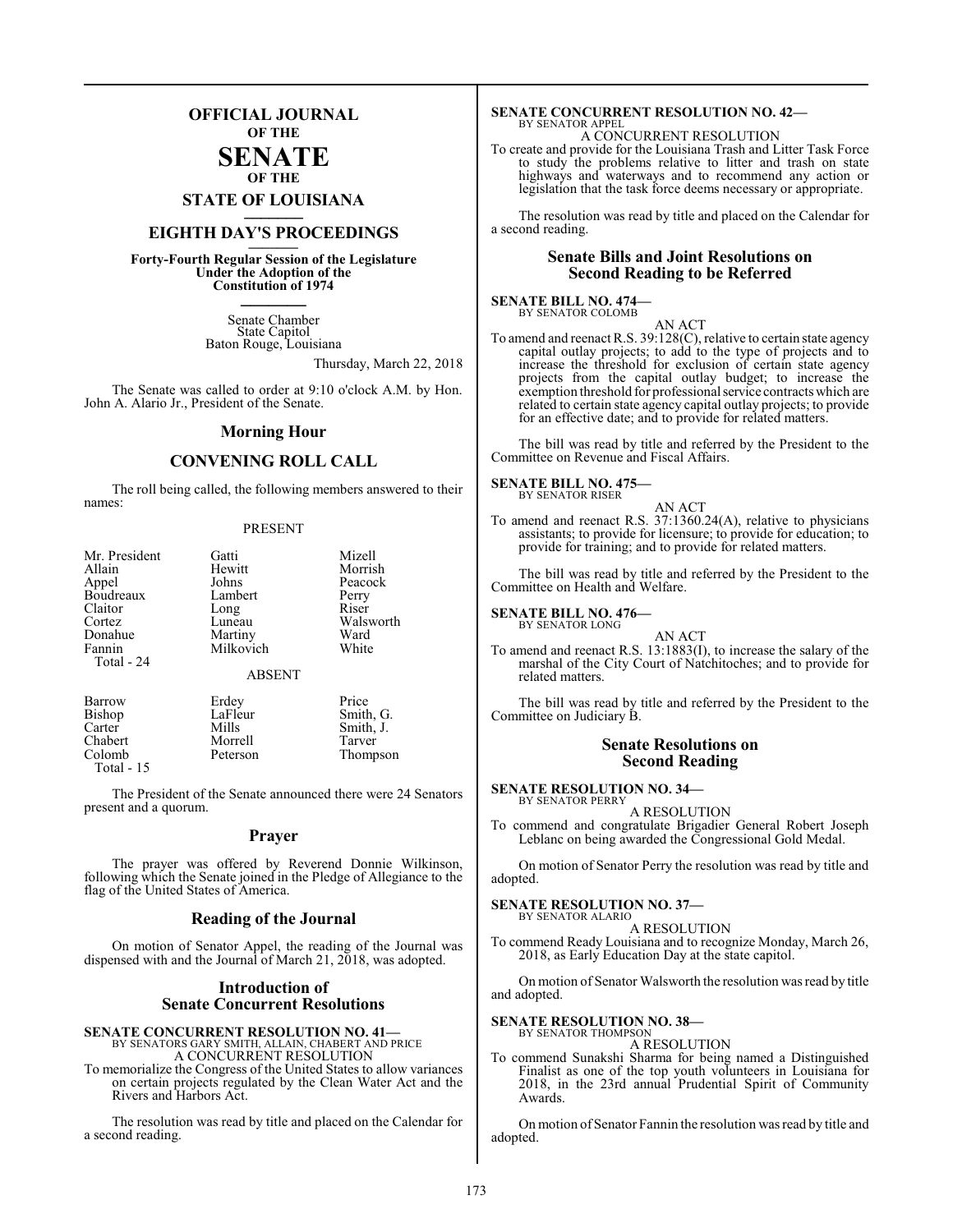# **SENATE RESOLUTION NO. 39—**

BY SENATORS GATTI AND PEACOCK A RESOLUTION

To commend administrators, faculty, and students at Bossier Parish School for Technologyand Innovative Learning on being named a 2017 World-Leading Learner.

On motion of Senator Gatti the resolution was read by title and adopted.

# **SENATE RESOLUTION NO. 40—** BY SENATORS MORRISH AND JOHNS

A RESOLUTION

To express the sincere condolences of the Senate of the Legislature of Louisiana upon the passing of Patricia Reaud Theunissen of Jennings, Louisiana, and to celebrate a life well lived in service to her family, community, and her faith.

On motion of Senator Morrish the resolution was read by title and adopted.

#### **SENATE RESOLUTION NO. 41—** BY SENATOR CORTEZ

A RESOLUTION

To commend and congratulate Kevin John Melancon on his numerous outstanding accomplishments.

On motion of Senator Cortez the resolution was read by title and adopted.

# **Senate Concurrent Resolutions on Second Reading**

# **SENATE CONCURRENT RESOLUTION NO. 38—** BY SENATOR PETERSON

A CONCURRENT RESOLUTION

To create and provide with respect to a special legislative task force to study and make recommendations with respect to preventing sexual harassment in the legislative environment.

The resolution was read by title and referred by the President to the Committee on Senate and Governmental Affairs.

# **SENATE CONCURRENT RESOLUTION NO. 39—** BY SENATOR JOHNS

A CONCURRENT RESOLUTION

To create the Child Protection Act Advisory Commission to conduct a broad study of the effectiveness of the Child Protection Act and to make recommendations for systemic improvements and legislative changes to ensure the protection of the children of the state from abuse and neglect while being able to provide safe placement options that are in their best interest.

The resolution was read by title and referred by the President to the Committee on Senate and Governmental Affairs.

**SENATE CONCURRENT RESOLUTION NO. 40—**<br>BY SENATORS WALSWORTH, PETERSON AND THOMPSON AND REPRESENTATIVES JAY MORRIS AND SHADOIN A CONCURRENT RESOLUTION

To commend the 2018 Prudential Spirit of Community Award winners.

The concurrent resolution was read by title. Senator Walsworth moved to adopt the Senate Concurrent Resolution.

# **ROLL CALL**

The roll was called with the following result:

# YEAS

| Mr. President | Gatti  | Peacock |
|---------------|--------|---------|
| Barrow        | Hewitt | Price   |
| Bishop        | Johns  | Riser   |
|               |        |         |

# Claitor Martiny Walsworth<br>Colomb Milkovich Ward Milkovich Ward<br>
Mizell White Cortez<br>Fannin Morrish Total - 26 **NAYS**  Total - 0 Allain LaFleur Peterson<br>Appel Long Smith, G Appel Long Smith, G.<br>Chabert Mills Smith, J. Donahue Morre<br>Erdey Perry Erdey

Boudreaux Lambert Tarver<br>Carter Luneau Thomp Carter Luneau Thompson<br>Claitor Martiny Walsworth

ABSENT

Total - 13

Mills Smith, J.<br>Morrell

The Chair declared the Senate adopted the Senate Concurrent Resolution and ordered it sent to the House.

# **Message from the House**

# **ASKING CONCURRENCE IN HOUSE BILLS AND JOINT RESOLUTIONS**

March 21, 2018

To the Honorable President and Members of the Senate:

I am directed to inform your honorable body that the House of Representatives has finally passed and asks your concurrence in the following House Bills and Joint Resolutions:

HB No. 524 HB No. 527 HB No. 551

Respectfully submitted, ALFRED W. SPEER Clerk of the House of Representatives

# **House Bills and Joint Resolutions on First Reading**

**HOUSE BILL NO. 524—**

BY REPRESENTATIVES CARPENTER AND MORENO AN ACT

To enact Chapter 6 of Title 42 of the Louisiana Revised Statutes of 1950, to be comprised of R.S. 42:341 through 345, relative to public officers and employees; to provide for policies prohibiting sexual harassment; to provide for training on the prevention of sexual harassment; to provide for annual reports; to provide for definitions; to provide for the duties of certain agency heads; to provide for the duties of the Department of State Civil Service relative thereto; and to provide for related matters.

The bill was read by title and placed on the Calendar for a second reading.

**HOUSE BILL NO. 527—**

BY REPRESENTATIVE STAGNI AN ACT

To amend and reenact Children's Code Articles 1150(2) through (4), 1151(A), and 1152(A), (B), (D), (E), (F)(introductory paragraph), and (G) through (I), and to enact Children's Code Article 1150(5), relative to the Safe Haven Law; to provide for emergency care facility responsibilities; to provide for responsibilities of other persons with respect to the Safe Haven Law; to provide for definitions; and to provide for related matters.

The bill was read by title and placed on the Calendar for a second reading.

# **Page 2 SENATE 8th DAY'S PROCEEDINGS**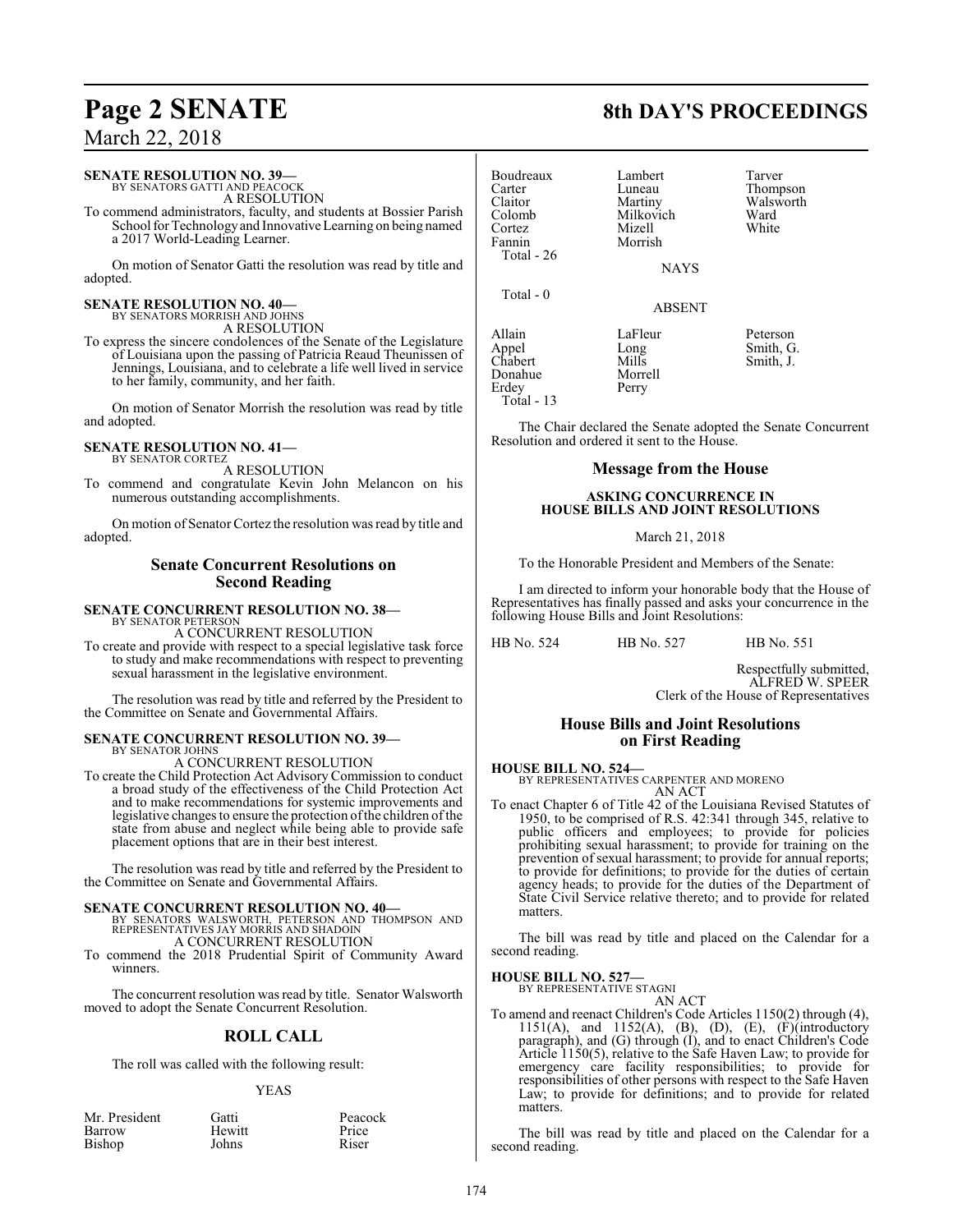# **8th DAY'S PROCEEDINGS Page 3 SENATE**

# March 22, 2018

**HOUSE BILL NO. 551—**

BY REPRESENTATIVE HUVAL AN ACT

To amend and reenact R.S. 22:2082, 2083(A)(1), (2)(introductory paragraph) and (b), and  $(5)$ ,  $(B)(1)$  and  $(2)$ (introductory paragraph), (a), (h)(introductory paragraph), (ii), and (iii), and (i), and  $(C)(1)$ , 2084(5), (8)(introductory paragraph), (11.1), and  $(12)$ ,  $2085(A)$ (introductory paragraph) and  $(4)$  and  $(B)$ ,  $2086(A)$ (introductory paragraph), (1), and (7), 2087(A)(introductory paragraph) and (1), (B)(introductory paragraph) and  $(1)$ ,  $(C)$ ,  $(F)$ ,  $(L)$ ,  $(M)(1)$ ,  $(4)$ , and  $(5)$ ,  $(N)$ , and  $(Q)$ (introductory paragraph), 2088 $(C)$ ,  $(E)(1)(a)$  and  $(b)$ ,  $(F)$ through  $(H)$ , and  $(I)(5)$ , 2090 $(A)(introductiony$  paragraph) and  $(2)$ ,  $(B)$ ,  $(C)$ , and  $(D)$ ,  $2091(A)$ (introductory paragraph),  $(1)(a)(iii)$  and  $(b)$ , and  $(3)$ ,  $(B)$ , and  $(C)$ , 2093 $(C)$ ,  $(D)$ , and  $(E)(1)$ through (3), 2098(A), (B), and (C)(introductory paragraph) and (2), and 2099, to enact R.S. 22:2083(B)(3) and  $(F)$ ,  $\overline{2084(8)(i)}$ , and  $2085(C)(3)(h)$ , and to repeal R.S.  $22:2084(8)(a)$  and  $2091(E)$  and  $(G)$ , relative to the Louisiana Life and Health Insurance Guaranty Association; to provide for purpose, scope, and applicability; to define key terms; maintenance organizations as member insurers; to provide for the assessment of member insurers relative to long-term care policies and contracts; to provide for the reissuance of policies or contracts by the association; and to provide for related matters.

The bill was read by title and placed on the Calendar for a second reading.

# **House Bills and Joint Resolutions on Second Reading**

**HOUSE BILL NO. 151—** BY REPRESENTATIVE LEBAS

AN ACT

To amend and reenact R.S. 37:1164(2)(b), relative to the Louisiana Pharmacy Practice Act; to provide with respect to colleges of pharmacy; to define "approved college of pharmacy"; to specify the means by which the college of pharmacy may be approved by the board; and to provide for related matters.

The bill was read by title and referred by the President to the Committee on Health and Welfare.

# **HOUSE BILL NO. 182—**

BY REPRESENTATIVE JOHNSON AN ACT

To amend and reenact Children's Code Articles 612(A)(2), 624(D), (E), (F), and (G), 634(A), 749(A) and (B), 1019(A) and (B),  $1122(A)(3)$ , and  $1515(B)$ , to enact Children's Code Articles 103.1, 116(6.1) and (6.2), 624(H), 624.1, 661.1, 767.1, 767.2, 1034.1, 1034.2, 1515(A)(8) and (C) and 1518(C), and to provide Comments to Children's Code Article 680, relative to the Indian Child Welfare Act; to provide for the applicability of the Indian Child Welfare Act; to provide definitions; to provide for an inquiry; to provide for the standard for determining whether a child is an Indian child; to provide for procedures and effects; and to provide for related matters.

The bill was read by title and referred by the President to the Committee on Judiciary A.

# **HOUSE BILL NO. 247—** BY REPRESENTATIVE HUVAL

AN ACT

To amend and reenact R.S. 22:46(introductory paragraph), (17) and (17.1), 433(A), 438(A)(3), 446, 1542(introductory paragraph) and (18), and 1547(I), relative to surplus lines insurance; to define surplus lines insurance, surplus lines insurer, and surplus lines broker; to require the filing of forms and rates of surplus lines insurers in certain circumstances; to provide surplus lines broker licensure requirements; to provide for an effective date; and to provide for related matters.

The bill was read by title and referred by the President to the Committee on Insurance.

# **HOUSE BILL NO. 326—**

BY REPRESENTATIVES HENSGENS AND HOFFMANN AN ACT

To amend and reenact R.S. 28:2(16)(introductory paragraph), 52(F),  $53(B)(4)(introductory paragraph), (D), (G)(4) and$  $(7)(a)$ (introductory paragraph) and (i), (I), (O), and  $(P)(1)(a)$ , 53.2(C)(2) and (4) and (G)(1), 58, 63(A)(2) and (C),  $69(A)(1)$ and (C) through (E), 70(D) and (E)(2)(b), 72(B), 98.2, 171(F), (G), and (K),  $185(C)$ ,  $206(C)$ ,  $215.1$ ,  $215.2(3)$ ,  $215.5(B)(7)$ ,  $454.5(D)(2)$  and  $(3)(introducing$  paragraph) and  $(d)$ ,  $469(C)(1)(a)$ (introductory paragraph), (i), and (ii),  $470(E)$ ,  $757$ , 772(D), 823(11), 911(6), 915(A)(2), and 932(B)(2), R.S.  $36:254(A)(6)(b)$  and  $(10)(a)$  through (e),  $(B)(1)$  and  $(6)$ ,  $(D)(1)(a)(i), (E)(1), (F)(1), (H)(1), (I)(1), (J)(1), (K)(1),$  and  $(L)$ , 254.1, 254.3, 258(G) through (L), 259(E)(10), 474(B)(1) and (6), and 477(B)(1), R.S. 37:9, 21(B)(6), 751(A)(2), 757(B), 779(B), 781(E), 790, 796.1(A)(1), 843, 846(A)(3)(a)(iv), 883(C), 930(A), (B)(1) and (3) through (5), (D), and (E), 1033(A)(3) and (C), 1048(4), (5)(a), (8), (9), and (12), 1056, 1103(11) and (12), 1164(3), (7), (10), (13)(a), (16), (29), (30),  $(43)$ ,  $(46)$ ,  $(57)$ , and  $(58)$ ,  $1182(A)(13)$ ,  $(17)$ , and  $(18)$  and  $(B)(1)$ and (6), 1226.1(B), 1226.2(D)(1), 1277(A)(3), 1281(A)(1)(a),  $(3)(a)(ii)$  and (c), and (5), 1307(1), (7), and (8), 1340(introductory paragraph), 1543(A)(3)(b)(ii) and (5), 1721, 1731(A)(2)(a) and (d), 1732.1, 1742.1(G)(introductory paragraph) and (5), 1743(C), 1743.1(E), 1744(A), (B), and  $(C)(\overline{2})$ , 1745(A),  $(B)$ , and  $(C)(3)$ , the heading of Part VIII of Chapter 20 of Title 37 of the Louisiana Revised Statutes of 1950, R.S. 37:1746, 1747, 2111, 2114, 2351, 2352(2), 2354(A), 2356.2(A)(6) and (B), 2371(1), 2404(C), 2442(2), (4), and  $(6)$ (introductory paragraph),  $(c)$  through  $(e)$ ,  $(j)$ ,  $(k)$ ,  $(m)$ ,  $(n)$ ,  $(r)$ , (u), and (v), 2443, 2446, 2458, 2459, 2465(D)(introductory paragraph) and (1), 2503(A)(2)(d), 2504(A)(1) and (5), 2802(C),  $2816(A)(2)$ , (4), (6), (8), (13), and (15), (B), and (F)(2), 2819(Section heading), 2950(B) and (D)(1)(a)(viii), 3014, 3214(1), 3241(introductory paragraph) and (1), 3258(C),  $3302(4)(b)(i)$  and (iv),  $3309.\overline{1}(A)$ ,  $3386.1(introductor)$ paragraph), (1), (2), (6), (7), (9), (11), (12), and (16), 3387(A), (C), (D), and (E)(2) and (6),  $3387.1(A)$ , (C), (D), and (E)(6),  $3387.2(A), (C), (D),$  and  $(E)(5), 3387.3(A), (C), (D),$  and  $(E)(1),$ 3387.4(C), (D), and (E)(1), 3387.5(D), (E), and (F), 3387.6(B) through (G),  $3387.10(D)(5)$  and (7),  $3387.11(D)(5)$  and (7), 3387.12(D)(5) and (7), 3387.13(D), 3387.14(A), 3388.4(A)(7), (10), and (11), 3389(A) and (E), 3390(B) and (D), 3390.2,  $3390.3(A)(11)$  and  $(13)$ ,  $(B)(4)$ , and  $(D)$ ,  $3428(B)$ , and 3703(B)(7), R.S. 40:1, 3, 3.1(D), 4(A)(1)(a), (2)(b)(i) and (c)(i) and (vii),  $(3)(a)$ ,  $(6)$ ,  $(8)(a)$ , and  $(9)$  through  $(13)$  and  $(B)(3)(b)$ and (c), (4), and (5), 4.3, 4.6, 4.10(C)(2)(introductory paragraph), (3) through (5), and (7), 5.3(E), 5.9(A)(7), 7, 9, 13, 18,  $\overline{23}$ ,  $\overline{24}$ ,  $\overline{31}$ .1,  $\overline{31}$ ,  $\overline{3(B)}$ (2) and (4),  $\overline{31}$ ,  $\overline{32(E)}$ (2),  $\overline{31}$ ,  $\overline{36(D)}$ , 41(E), 64(9) and (10), 600.34(C), 608.1(B), 625(A) and (B), 634, 641, 671, 682, 700.1, 700.5(C), 700.6, 700.7(A) and (E), 700.8, 700.9, 700.10(A), 700.12(A), 701(introductory paragraph), 701.1(A) and (D), 701.2 through 701.4, 781(3), 824, 853, 940.51(A), 952(C) and (D), 953, 962(B), (C)(introductory paragraph) and (8), and (D) through (H), 962.1(A) and (B)(introductory paragraph), 962.1.1(A)(2), 963(introductory paragraph), 964(Schedule III)(F)(1) and (Schedule V)(E)(3)(b) and (4), 965, 968(A)(introductory paragraph), 969(A)(introductory paragraph), 970(A)(introductory paragraph), 971.1(B), 972(A) and (B)(introductory paragraph), 973(A), (B)(1) and (2), (C), (E), (F), and (G)(1) and (2)(a), 974(A)(introductory paragraph) and  $(C)$ , 975(A) through  $(E)$ and  $(G)(1)$  and  $(3)$ , 976, 976.1(H), 978(F)(1)(introductory paragraph) and (d) and (H)(2)(b), 978.1(A)(1)(c), 978.3(B), 980, 982, 984(introductory paragraph),  $986(A)(1)$ ,  $(3)$ , and  $(4)$  and (B)(introductory paragraph), (1), (2), (3)(introductory paragraph) and (b), (4), and (5)(introductory paragraph),(a), and (b),  $987$ ,  $988(A)$ (introductory paragraph), (B), and (C), 989.1(F), 989.2(F), 990, 992(A)(introductory paragraph), (B)(introductory paragraph), and  $(C)$  through  $(E)$ , 993 $(A)$ ,  $(B)$ , and (D), 995, 996.1(M), 996.3(C), 1003(12) and (14),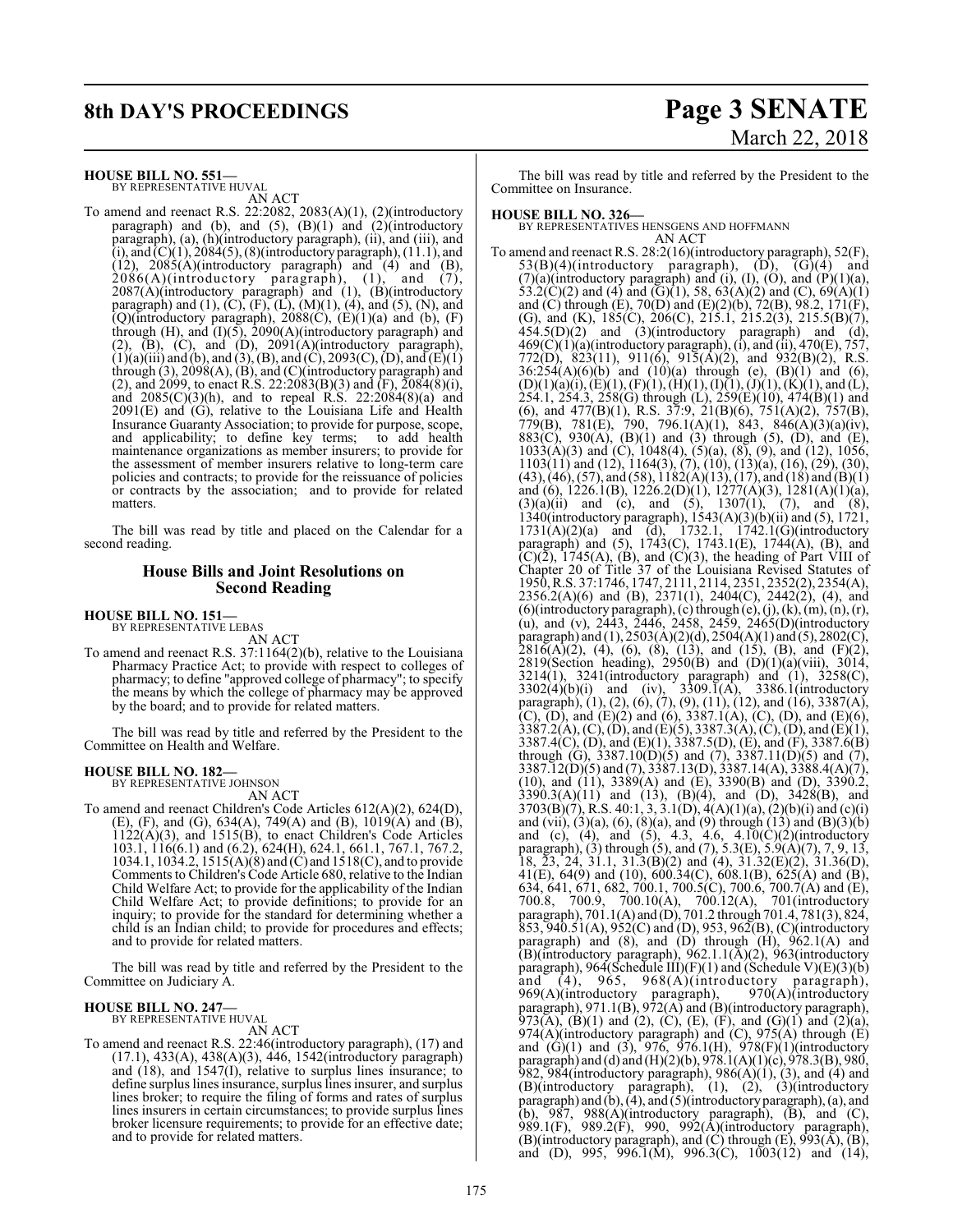# **Page 4 SENATE 8th DAY'S PROCEEDINGS**

March 22, 2018

1005(Section heading), 1006(E), 1007(B) and (I)(introductory paragraph), 1046(F), 1049.7(Section heading), 1058, 1071.1(introductory paragraph), 1079.1(D), 1087.1(A) and  $(B)(2)$ (introductory paragraph) and  $(3)$ ,  $1089.2(1)$ ,  $1089.3(C)(2)(b)$ ,  $1089.4(A)(3)$ , (B), and (C),  $1101.1(1)$ , 1105.3(3), 1105.6(E), 1105.8(F), 1105.8.1(B)(1) and (F)(3),  $1107.1(1)$ ,  $1111.3(B)(5)$ ,  $(C)(3)$ , and  $(F)$ ,  $1117.1(B)$ ,  $1121.11$ , 1135.13(D)(3) and (I), 1155.6(D), 1157.3(A) and (B), 1165.1(C)(2), 1165.3(B), 1171.1, 1171.2, the heading ofSubpart C of Part IV of Subchapter A of Chapter 5-D of Title 40 of the Louisiana Revised Statutes of 1950, R.S. 40:1173.2(1)(a), 1173.3(3) and (8), 1173.4(B), 1173.5(A) through (C), 1173.6(B) and (E), 1183.2(A)(1) and (5), 1183.4(A)(1), 1189.2(A)(1), 1201.1, 1203.1(3)(o) and (5), 1211.4(B)(2), 1217.16, 1219.2(1) and (3), 1219.3(A) and (B), 1219.4(A)(introductory paragraph), 1221.2(2), 1226.1(2)(c), 1231.5(E)(1)(c), 1237.1(J), the heading of Subpart B of Part I of Chapter 5-E of Title 40 of the Louisiana Revised Statutes of 1950, R.S. 40:1243.1(A), 1243.3(A), 1253.3(A)(9), 1261(A)(1)(k) and (3), 1261.1(B), 1271.1(B), 1277.1 through 1281.1, 1285.3, 1285.4(A)(1), 1285.7(D), 1287.1, 1291.3(7) and (9), 1291.23(A)(1) and (B)(1), 1300.21, 1356(A), 1732(1), the heading of Chapter 11 of Title 40 of the Louisiana Revised Statutes of 1950, R.S. 40:2009.1(C)(2)(a) and (D), 2009.2(2), (3)(b) through (d) and (f), and (7),  $2009.6(A)(1)$  through (3) and (B)(1) through (3), 2009.12, 2009.18, 2009.21(Section heading), 2017.9, 2018.1(B)(2)(c) and (d), 2019(C)(9), 2102, 2109(B)(1)(a) and (c)(ii) and (2) through (6), (C), and (D),  $2116(D)(1)(c)$ , 2116.32(B), 2116.34(B), 2117.5(B) and (C), 2120.4(B)(9) and  $(10)(a)$ ,  $2120.5(E)$ ,  $2120.44(B)(9)$ ,  $2120.45(D)$ ,  $2120.47(B)(1)$ and  $(2)$ , 2144(A),  $(C)$ ,  $(F)(2)$ (introductory paragraph),  $(G)$ , and (H)(1), (2)(b)(iii), and (3), 2154(A)(6), (12), and (13), 2175.14(E), 2179(D), 2180.11, 2189, 2193.1(A)(8), 2193.4(9), 2194.2(4) through (6), 2195.1(A)(5), (8), (9), and (11) and (C),  $2195.2(A)(1)$ ,  $(\bar{2})$ ,  $(\bar{4})$ , and  $(\bar{5})$ ,  $2196.1(\bar{4})$ ,  $2197(A)$  and  $(\bar{D})$ through (G),  $2199(A)(1)$  and (5) and (F)(2),  $2199.1(A)$ (introductory paragraph),  $2202(3)$  and  $(5)(a)$  and (e)(i), 2203(C), 2223, 2243, 2253, 2353, 2404(5), 2477, 2481,  $2530.4(B)$ (introductory paragraph) and (3),  $2845(A)(6)$  and (C), and 2845.1, R.S. 46:3, 6, 9(B) and (C),  $52.1(F)(3)(b)$ , 54, 56(A), (B)(1), (F)(4)(b), and (J), 59,  $61(A)(1)$  and (3) and (C),  $107(A)(1)$ , (B), and (D),  $114(E)(1)$ (introductory paragraph), 114.3(A), 121(1)(introductory paragraph), 123(D)(3) and  $(K)(3)$ , 153(C), 153.4(F)(2), 156(A) and (B), 157 through 159, 159.1(C) and (D), 160.1(10), 231.2(A)(1)(introductory paragraph) and (B)(introductory paragraph), 231.4(E), 232, 234, 234.1, 236,  $236.1.2(B)(1)$  and (I),  $236.1.10(B)$ ,  $236.3(L)(1)$ ,  $236.6(C)$ , 236.7(A)(2) and (E), 236.11.1(D), 237(B)(15), 285(D), 286, 301(A)(1), 326(B), 433, 444, 446.1(B), 447.1(B) through (E),  $447.2(A)(2)$ ,  $(B)(1)$  and  $(3)$ , and  $(D)$ (introductory paragraph), (1), and (2), 450.1(A) and (B)(6), 450.3(B)(introductory paragraph), 460.1, 460.4(D), 465, 923(A) and (B), 924(A) and (B), 932(14), 936, 972, 975(C)(2), 976(A)(3)(c) and (5)(a) through (c) and  $(d)(i)$ ,  $(B)(3)(b)$ ,  $(C)(introductory paragraph)$ , and  $\overline{E}$ ), 977.2, 977.3(3), 977.5(A)(2) and (C)(1), 977.8, 977.9(A) and (D)(1), 977.10(4), 979.4(H), 1052(introductory paragraph), 1056(A), 1057(introductory paragraph), (10), and (11), the heading of Chapter 10-D of Title 46 of the Louisiana Revised Statutes of 1950, R.S. 46:1194(introductory paragraph) and (1), 1195(A)(2) and (B) through (D), 1402, 1403.1, 1433(Section heading), 1602(A), (D), and  $(F)(1)(a)(i)$  through (iii) and (b), 1906.2, 1953(F), 1954(B), 2121(C), 2125(A), 2127(C), 2135(C), 2136(A)(4)(b) and (c), 2200, 2254(F)(2), 2256(B) and (C), 2352(4), 2402(3) and (5), 2603(A)(4) and (B)(introductoryparagraph), 2692(C), 2702(8) and (9), 2704(B),  $2722(B)$ ,  $2731(B)(2)$ ,  $(C)(3)$ ,  $(D)(3)$  and  $(4)$ ,  $(E)$ , and  $(F)$ , and 2758.2(C)(1), and Children's Code Articles 1015(4)(i), 1354, 1409(F), and 1461.1(A)(2), to enact R.S. 37:1103(introductory paragraph), 3387.5(G) and (H), 3387.6(H) and (I), and R.S. 40:1081.9(D) and 1221.2(introductory paragraph), and to repeal R.S.  $46:932(13)(c)$  and  $2692(A)(1)$ , relative to the various provisions of Titles 28, 36, 37, 40, and 46 of the Louisiana Revised Statutes of 1950 and the Louisiana Children's Code; to make technical corrections in provisions relative to behavioral

health, mental health, human services, administration of the Louisiana Department of Health, administration of the Department ofChildren and Family Services, health professions and occupations, boards and commissions, public health, health care, food and drugs, public welfare and assistance, child welfare, and other matters within or relating to the purview of the legislative committees on health and welfare; to make corrective changes including corrections in legal citations and in names of assistance programs, publications, agencies, boards, commissions, offices and officers of departments, and other entities; to remove references to agencies, offices, divisions, and programs that have been repealed or no longer exist; to designate undesignated statutory provisions; and to provide for related matters.

The bill was read by title and referred by the President to the Committee on Health and Welfare.

# **HOUSE BILL NO. 363—**

BY REPRESENTATIVE HUVAL

AN ACT To amend and reenact R.S.  $22:1546(B)(1)(a)(i)$ , relative to insurance producer licenses; to require the registration of certain controlling persons of a producer business entity; and to provide for related matters.

The bill was read by title and referred by the President to the Committee on Insurance.

#### **HOUSE BILL NO. 371—** BY REPRESENTATIVE CHANEY

AN ACT

To amend and reenact Children's Code Article 610(A) and (D), relative to reports of child abuse and neglect; to provide for the reporting procedure for permitted and mandatory reporters; and to provide for related matters.

The bill was read by title and referred by the President to the Committee on Judiciary A.

# **HOUSE BILL NO. 445—** BY REPRESENTATIVE STOKES

AN ACT

To amend and reenact R.S. 37:3444(A) through (C) and 3445(D), relative to the Louisiana Licensed Professional Vocational Rehabilitation Counselors Board of Examiners; to revise the name of a professional association referred to in laws relative to the board; to provide for the adoption of a code of professional ethics; and to provide for related matters.

The bill was read by title and referred by the President to the Committee on Health and Welfare.

# **HOUSE BILL NO. 520—**

BY REPRESENTATIVE JOHNSON

# AN ACT

To amend and reenact Children's Code Article 616(B) and to repeal Children's Code Article 616(B) as amended and reenacted by Act No. 348 of the 2017 Regular Session of the Legislature, relative to child abuse cases; to provide relative to certain information in the state central registry of reports of child abuse and neglect; to provide for disclosure of certain information to the district attorney or court; and to provide for related matters.

The bill was read by title and referred by the President to the Committee on Judiciary A.

# **HOUSE BILL NO. 546—**

BY REPRESENTATIVE LEBAS AN ACT

To amend and reenact R.S. 40:1135.1(A)(3) and 1135.2(B)(1), relative to emergency medical response vehicles; to provide for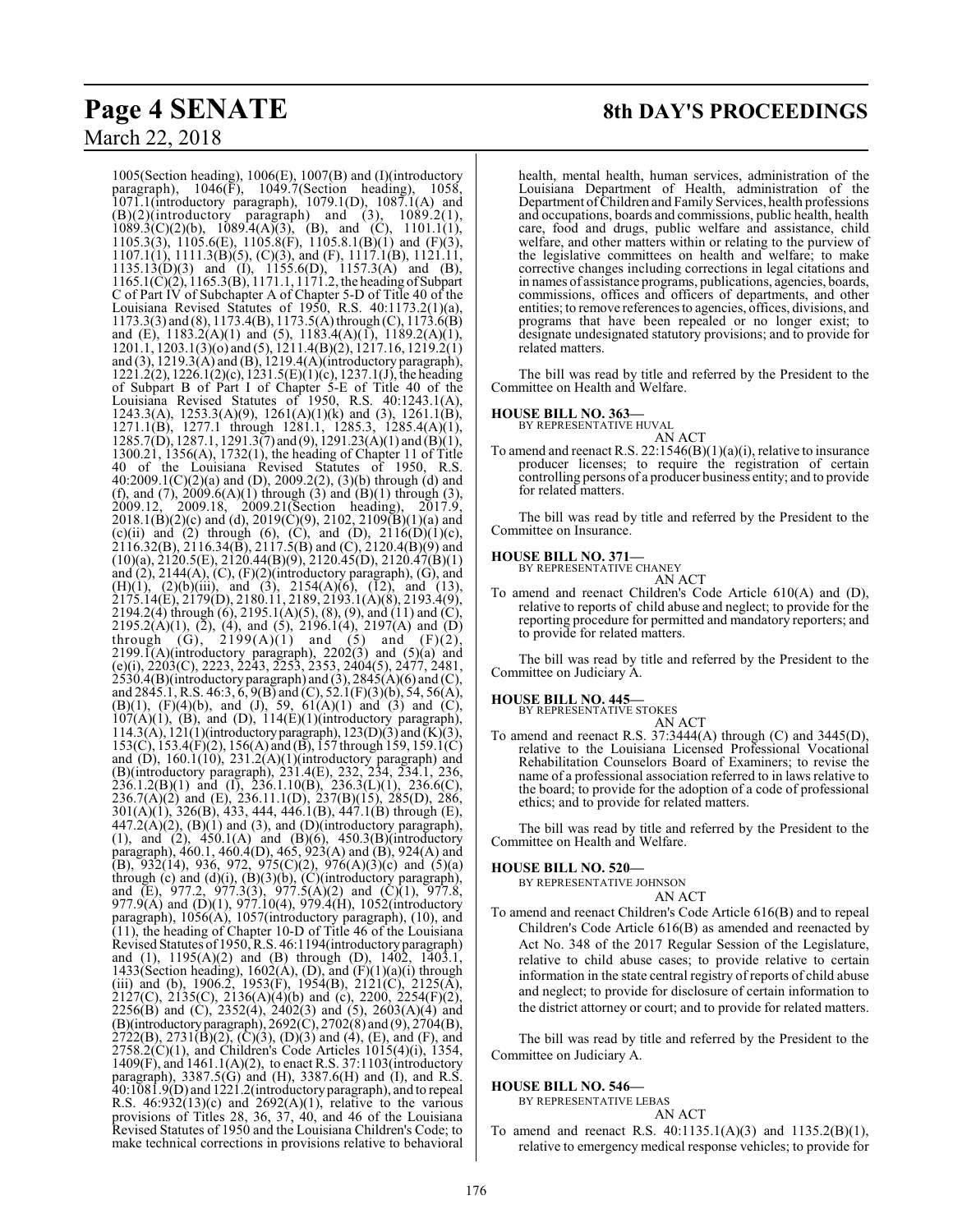# **8th DAY'S PROCEEDINGS Page 5 SENATE**

qualifications to operate emergency medical response vehicles; to provide for qualifications to operate ambulances; to provide for the duties of the Louisiana Department of Health; to provide for the duties of the Health Standards Subcommittee of the Louisiana Ambulance Alliance; and to provide for related matters.

The bill was read by title and referred by the President to the Committee on Health and Welfare.

# **HOUSE BILL NO. 620—**

BY REPRESENTATIVES GARY CARTER, BAGLEY, CHANEY, COX, HENSGENS, HOFFMANN, HORTON, JACKSON, JOHNSON, AND DUSTIN MILLER

AN ACT

To enact R.S. 40:41(L), relative to vital records disclosure; to provide for the disclosure of certain vital records to the United States Department of Veterans Affairs; to provide for the duties of the state registrar in disclosure ofrecords; and to provide for related matters.

The bill was read by title and referred by the President to the Committee on Health and Welfare.

# **HOUSE BILL NO. 641—**

BY REPRESENTATIVE PIERRE

AN ACT

To amend and reenact R.S. 22:1547(A)(2) and (3) and to enact R.S. 22:1547(L), relative to insurance producer licenses; to provide for standardization oflines of authority for producers; to provide for inactivation of a license for failure to designate a licensed individual responsible for compliance; to provide for written notice; to provide for reactivation; and to provide for related matters.

The bill was read by title and referred by the President to the Committee on Insurance.

# **HOUSE BILL NO. 642—**

BY REPRESENTATIVE PIERRE AN ACT

To amend and reenact R.S. 22:1574(A)(3)(introductory paragraph) and to enact R.S. 22:1574(A)(5) and (6) and (D)(3), relative to the Bail Bond Apprentice Program; to require notice of any changes in registration information or termination of participation; to provide for a mandatory period for completion of the program; to make technical changes; and to provide for related matters.

The bill was read by title and referred by the President to the Committee on Insurance.

# **House Concurrent Resolutions on Second Reading**

# **HOUSE CONCURRENT RESOLUTION NO. 16—** BY REPRESENTATIVE LEGER

A CONCURRENT RESOLUTION

To recognize Monday, March 26, 2018, as United Way Women United Day at the state capitol and to commend Women United for its support of early childhood care and education in Louisiana.

# March 22, 2018

The resolution was read by title. Senator Carter moved to concur in the House Concurrent Resolution.

# **ROLL CALL**

The roll was called with the following result:

# YEAS

| Mr. President | Gatti         | Perry     |
|---------------|---------------|-----------|
| Allain        | Hewitt        | Price     |
| Appel         | Johns         | Riser     |
| Barrow        | Lambert       | Smith, J. |
| Boudreaux     | Luneau        | Tarver    |
| Carter        | Martiny       | Thompson  |
| Colomb        | Milkovich     | Walsworth |
| Cortez        | Mills         | Ward      |
| Donahue       | Mizell        | White     |
| Erdey         | Morrish       |           |
| Fannin        | Peacock       |           |
| Total - 31    |               |           |
|               | <b>NAYS</b>   |           |
| Total $-0$    |               |           |
|               | <b>ABSENT</b> |           |
| Bishop        | LaFleur       | Peterson  |
| Chabert       | Long          | Smith, G. |
| Claitor       | Morrell       |           |

Total - 8

The Chair declared the Senate concurred in the House Concurrent Resolution and ordered it returned to the House.

# **Senate Bills and Joint Resolutions on Second Reading Reported by Committees**

# **SENATE BILL NO. 27—**

BY SENATOR MILLS

# AN ACT

To amend and reenact R.S. 46:153.3(D)(1) and (2), relative to the Medicaid Pharmaceutical and Therapeutics Committee; to provide for committee composition; to provide for committee diversity; to provide for nominating entities; to provide for filling of vacancies; and to provide for related matters.

Reported with amendments by the Committee on Health and Welfare.

# **SENATE COMMITTEE AMENDMENTS**

Amendments proposed by Senate Committee on Health and Welfare to Original Senate Bill No. 27 by Senator Mills

# AMENDMENT NO. 1

On page 3, line 19, change "**shall**" to "**may**"

# AMENDMENT NO. 2 On page 3, line 20, change "**shall**" to "**may**"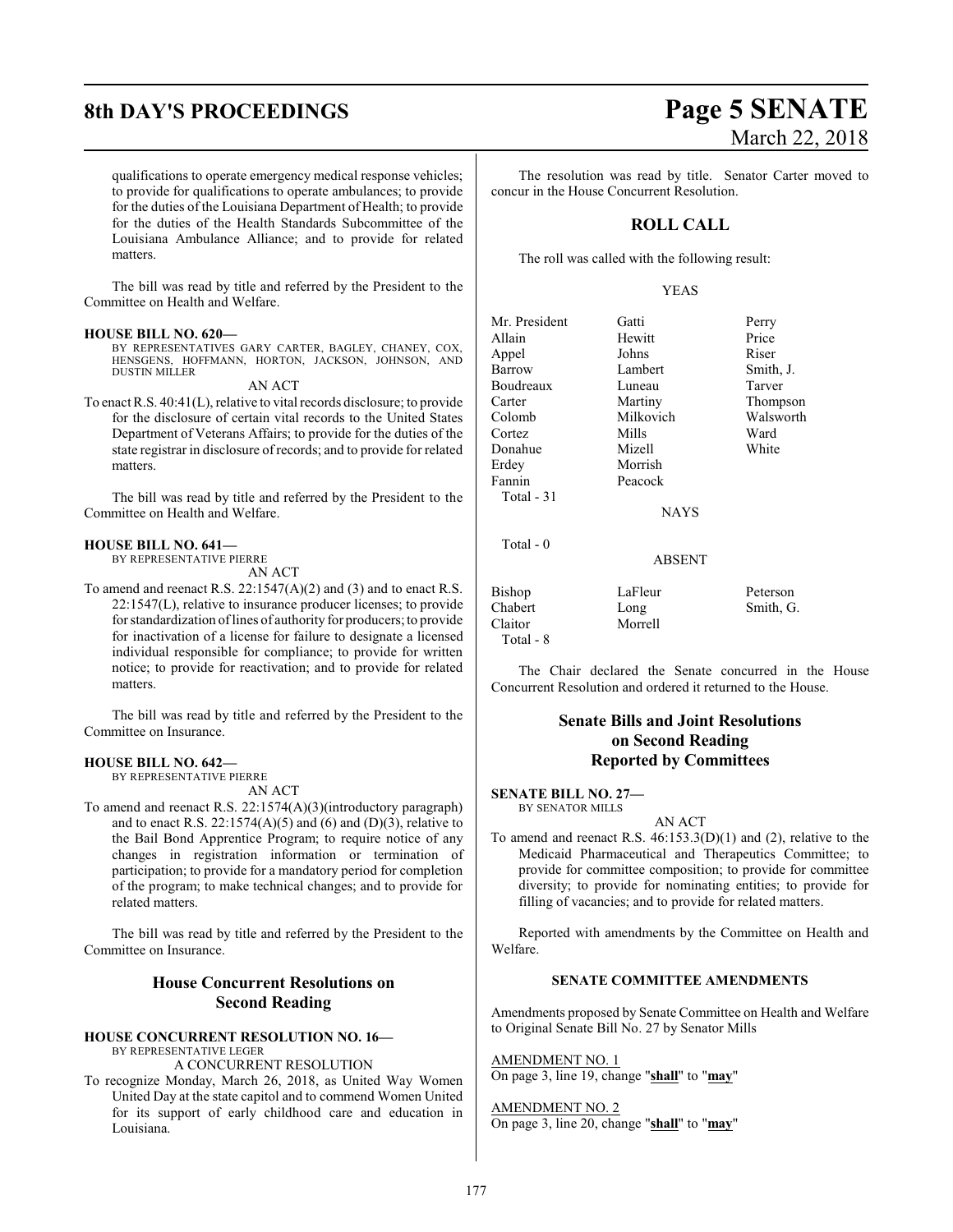# **Page 6 SENATE 8th DAY'S PROCEEDINGS**

# AMENDMENT NO. 3

On page 3, after line 25, insert the following:

Section 2. Nominating organizations shall submit the names of their nominees to the governor on or before August 1, 2018. If a nominating organization does not submit nominees to the governor by August 1, 2018, the department shall submit nominees to the governor for the respective vacant committee seat on or before September 1, 2018. Appointments shall be made on or before October 1, 2018.

On motion of Senator Mills, the committee amendment was adopted. The amended bill was read by title, ordered engrossed and passed to a third reading.

# **SENATE BILL NO. 62—** BY SENATOR MARTINY

AN ACT

To enact R.S. 49:191(10)(c) and to repeal R.S. 49:191(8)(j), relative to certain agencies within the office of the governor, including provisions to provide for the re-creation of such agencies; to provide for the effective termination date for all statutory authority for the existence of such statutory entities; and to provide for related matters.

Reported favorably by theCommittee on Commerce, Consumer Protection, and International Affairs. The bill was read by title, ordered engrossed and passed to a third reading.

#### **SENATE BILL NO. 104—** BY SENATOR ALLAIN

AN ACT

To enact R.S. 32:1254(P), relative to marine products; to provide for a licensing exception for certain manufacturers of marine products; to provide for certain terms and conditions; and to provide for related matters.

Reported with amendments by the Committee on Commerce, Consumer Protection, and International Affairs.

# **SENATE COMMITTEE AMENDMENTS**

Amendments proposed by Senate Committee on Commerce, Consumer Protection and International Affairs to Original Senate Bill No. 104 by Senator Allain

# AMENDMENT NO. 1

On page 1, line 2, after "To" insert "amend and reenact R.S. 32:1252(27) and to" and after "marine products" insert "to provide certain definitions;"

# AMENDMENT NO. 2

On page 1, line 6, after "Section 1." insert "R.S. 32:1252(27) is hereby amended and reenacted and"

# AMENDMENT NO. 3

On page 1, between lines 6 and 7 insert:

"§1252. Definitions

The following words, terms, and phrases, when used in this Chapter, shall have the meanings respectively ascribed to themin this Section, except where the context clearly indicates a different meaning:

\* \* \*

(27) "Marine product" means a new or used watercraft, boat, marine motor, and a boat or watercraft trailer. The term also includes an outboard motor or a boat with an inboard/outboard motor attached to it. The term shall not mean a **watercraft designed for use primarily for commercial or governmental purposes or a** new or used watercraft or boat adapted to be powered only by the occupant's energy.

\* \* \*"

# AMENDMENT NO. 4

On page 1, line 11, after "**apply to**" delete the remainder of the line and delete lines 12 and 13 and insert "**a watercraft designed for use primarily for commercial or governmental purposes.**"

On motion of Senator Martiny, the committee amendment was adopted. The amended bill was read by title, ordered engrossed and passed to a third reading.

#### **SENATE BILL NO. 111—** BY SENATOR CORTEZ

AN ACT

To amend and reenact R.S. 4:61(C), the section heading ofR.S. 4:67, and R.S. 4:70(A) and (C), relative to the State Boxing and Wrestling Commission; to provide for domicile; to provide for duties of the commission; to eliminate certain terms; to provide for procedures and conditions; and to provide for related matters.

Reported with amendments by the Committee on Commerce, Consumer Protection, and International Affairs.

# **SENATE COMMITTEE AMENDMENTS**

Amendments proposed by Senate Committee on Commerce, Consumer Protection and International AffairstoOriginal Senate Bill No. 111 by Senator Cortez

# AMENDMENT NO. 1

On page 1, delete lines 11 and 12 and insert:

"C. The commission shall be domiciled in and shall maintain an office in the city of New Orleans, where and only where it may be sued. **Beginning July 1, 2019, the commission shall be domiciled in the city of Baton Rouge.**"

On motion of Senator Martiny, the committee amendment was adopted. The amended bill was read by title, ordered engrossed and passed to a third reading.

# **SENATE BILL NO. 114—**

BY SENATORS PEACOCK, ALLAIN, CORTEZ, MARTINY, MIZELL, THOMPSON AND WHITE AN ACT

## To amend and reenact R.S. 29:402(C) and 422(A) and to enact R.S. 29:418.2, relative to the Military Service Relief Act; to provide relative to contracts; to provide for suspension or termination of contracts under certain circumstances; to provide for procedures, terms, and conditions; and to provide for related matters.

Reported favorably by the Committee on Commerce, Consumer Protection, and International Affairs. The bill was read by title, ordered engrossed and passed to a third reading.

# **SENATE BILL NO. 129—**

BY SENATORS GATTI, BARROW, BOUDREAUX, CARTER, CHABERT, CLAITOR, COLOMB, ERDEY, LUNEAU, MILLS AND PRICE AN ACT

To enact R.S. 46:286.24, relative to foster care; to provide relative to education; to provide that a child may remain in foster care until he graduates from high school under certain circumstances; to provide terms, conditions, and requirements; and to provide for related matters.

Reported favorably by the Committee on Health and Welfare. The bill was read by title, ordered engrossed and recommitted to the Committee on Finance.

# **SENATE BILL NO. 171—**<br>BY SENATOR THOMPSON

- AN ACT To amend and reenact R.S. 9:3561(D), relative to consumer loans; to
- provide for the acquisition or control of a consumer loan license; to provide for certain procedures, terms, and conditions; and to provide for related matters.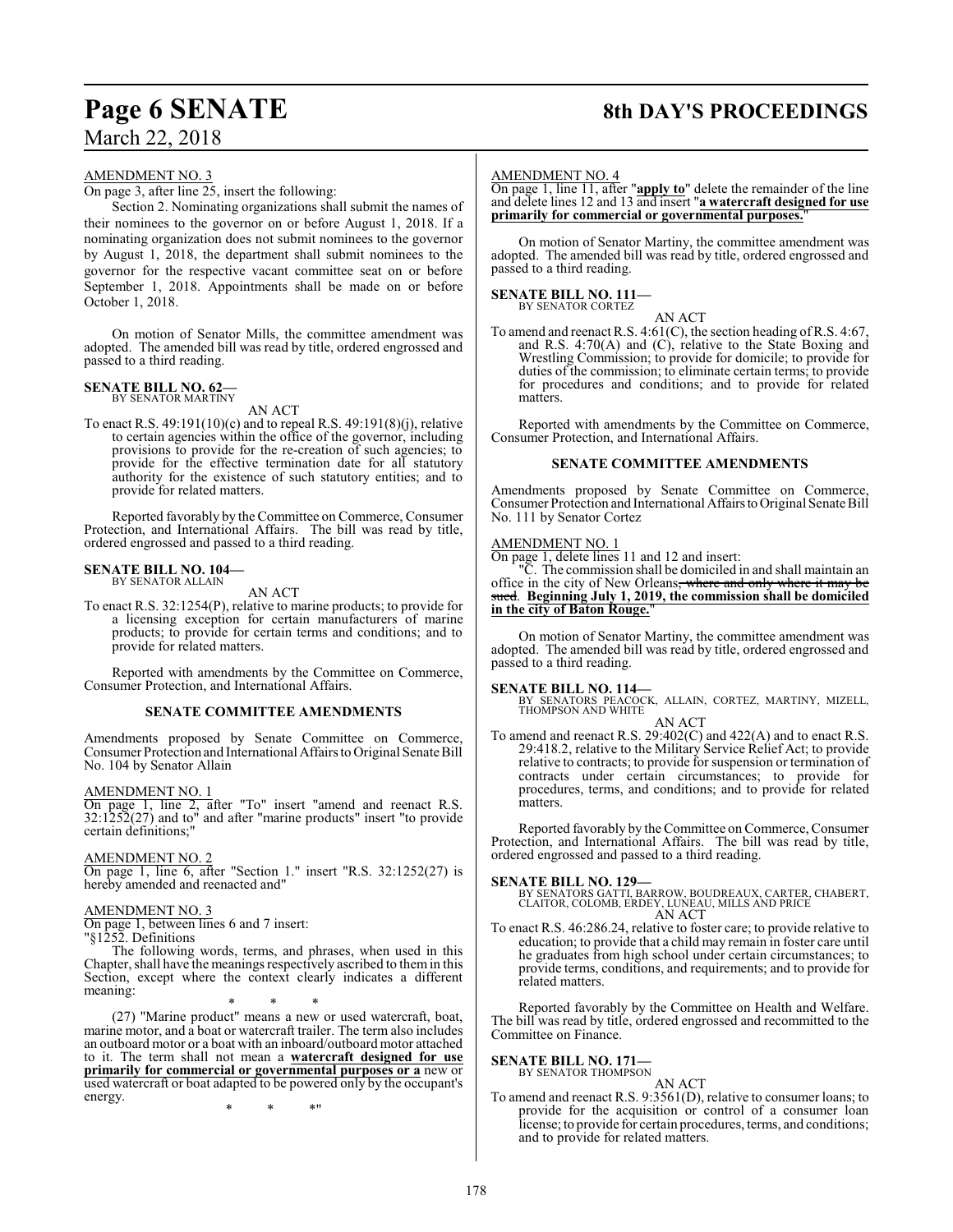# **8th DAY'S PROCEEDINGS Page 7 SENATE**

# March 22, 2018

Reported favorably by theCommittee on Commerce, Consumer Protection, and International Affairs. The bill was read by title, ordered engrossed and passed to a third reading.

#### **SENATE BILL NO. 189—** BY SENATOR LAFLEUR

AN ACT

To amend and reenact R.S. 37:1701, relative to electronic prescribing of noncontrolled legend drugs; to provide for minimum data; to provide for transmittal to a pharmacy; and to provide for related matters.

Reported by substitute by the Committee on Health and Welfare. The bill was read by title; the committee substitute bill was read.

# **SENATE BILL NO. —(Substitute of Senate Bill No. 189 by Senator LaFleur)** BY SENATOR LAFLEUR AN ACT

To enact R.S. 37:1164(59) and 1226.4; relative to electronic prescribing of noncontrolled legend drugs; to provide for a definition of chart order; to provide for bidirectional transmission; to provide for authority to the Louisiana State Law Institute to alphabetize the definition list; and to provide for related matters.

Be it enacted by the Legislature of Louisiana:

Section 1. R.S. 37:1164(59) and 1226.4 are hereby enacted to read as follows:

§1164. Definitions

As used in this Chapter, the following terms have the meaning ascribed to them by this Section:

\* \* \* **(59) "Chart Order" is a lawful order entered on the electronic or paper chart or medical record of an inpatient or resident of an institutional facility by a practitioner or his licensed healthcare designee for a drug or device and shall be considered a prescription drug order provided it contains the following:**

**(a) Full name of the patient.**

**(b) Date of issuance.**

**(c) Name, strength, and dosage form of the drug prescribed. (d) Directions for use.**

**(e) Name of the prescribing practitioner.**

**(f) The prescribing practitioner's written or electronic signature or the written or electronic signature of the practitioner's licensed healthcare designee, who shall be a licensed nurse, pharmacist, or physician practicing in a long-term care facility. The licensed healthcare designee shall be authorized to document a chart order in the patient's medical record on behalf of the prescribing practitioner pending the prescribing practitioner's signature, or to communicate a prescription to a pharmacy whether telephonically, by facsimile transmission, or electronically.**

\* \* \* **§1226.4. Chart orders; bidirectional transmission; renewal**

**A. The institutional facility is the only party to the prescription drug chart order that shall be required to maintain a copy of the prescriber's signature unless otherwise required by federal law.**

**B. Bidirectional electronic transmission of chart orders between the institutional facility and the pharmacy shall be permitted when transmission occurs in a manner that complies with rules promulgated by the Centers for Medicare and Medicaid Services and other federal rules or regulations.**

**C. Renewal of ongoing chart orders shall be signed by the prescriber at the appropriate time interval based on facility type and federal regulation, state law, or rule. Unless otherwise indicated, chart orders shall be ongoing until such time as the practitioner discontinues the order and such discontinuation is communicated to the pharmacy.**

**D. The board may promulgate rules to recognize and regulate the use of chart orders that are not otherwise specifically provided for in this Section.**

Section 2. The Louisiana State Law Institute is hereby authorized and directed to alphabetize the definitions contained in R.S. 37:1164.

On motion of Senator Mills, the committee substitute bill was adopted and becomes Senate Bill No. 477 by Senator LaFleur, substitute for Senate Bill No. 189 by Senator LaFleur.

#### **SENATE BILL NO. 477— (Substitute of Senate Bill No. 189 by Senator LaFleur)** BY SENATOR LAFLEUR

AN ACT

To enact R.S. 37:1164(59) and 1226.4; relative to electronic prescribing of noncontrolled legend drugs; to provide for a definition of chart order; to provide for bidirectional transmission; to provide for authority to the Louisiana State Law Institute to alphabetize the definition list; and to provide for related matters.

The bill was read by title and placed on the Calendar for a second reading.

**SENATE BILL NO. 196—** BY SENATOR FANNIN

AN ACT

To amend and reenact R.S. 40:1730.39(A), relative to the state uniform construction code; to provide for powers of the state fire marshal; to provide relative to the contractual authority of the state fire marshal; to provide for certain terms, conditions, and procedures; and to provide for related matters.

Reported with amendments by the Committee on Commerce, Consumer Protection, and International Affairs.

## **SENATE COMMITTEE AMENDMENTS**

Amendments proposed by Senate Committee on Commerce, Consumer Protection and International Affairs to Original Senate Bill No. 196 by Senator Fannin

AMENDMENT NO. 1

On page 1, line 12, after "**(2)**" insert "**(a)**"

# AMENDMENT NO. 2

On page 1, line 14, after "**Part**" insert a period "**.**" and delete the remainder of the line and delete lines 15 through 17 and on page 2, delete lines 1 and 2 and insert: "**Pursuant to the contractual agreement with a municipality or parish executed in accordance with the provisions of this Subsection and upon appeal of the professional of record for a plan review of a structure, except one- or two- family dwellings, the state fire marshal may allow alternative materials, design, and methods of construction and equipment that comply with the provisions of the International Building Code, Chapter I-Administrative, relative to alternative materials, design, and methods of construction and equipment.**

**(b) The state fire marshal may adopt, in accordance with the Administrative Procedure Act, the provisions set forth in the International Building Code, Chapter I-Administrative, relative to alternative materials, design, and methods of construction and <u>equipment.</u>** 

On motion of Senator Martiny, the committee amendment was adopted. The amended bill was read by title, ordered engrossed and passed to a third reading.

**SENATE BILL NO. 198—**

BY SENATOR PEACOCK

AN ACT To enact Part VI of Chapter 5-C of Title 40 of the Louisiana Revised Statutes of 1950, to be comprised of R.S. 40:1141, relative to the Emergency Medical Services Personnel Licensure Interstate Compact ("REPLICA"); to provide for enactment of the model legislation required to participate in the compact; to provide for an effective date; and to provide for related matters.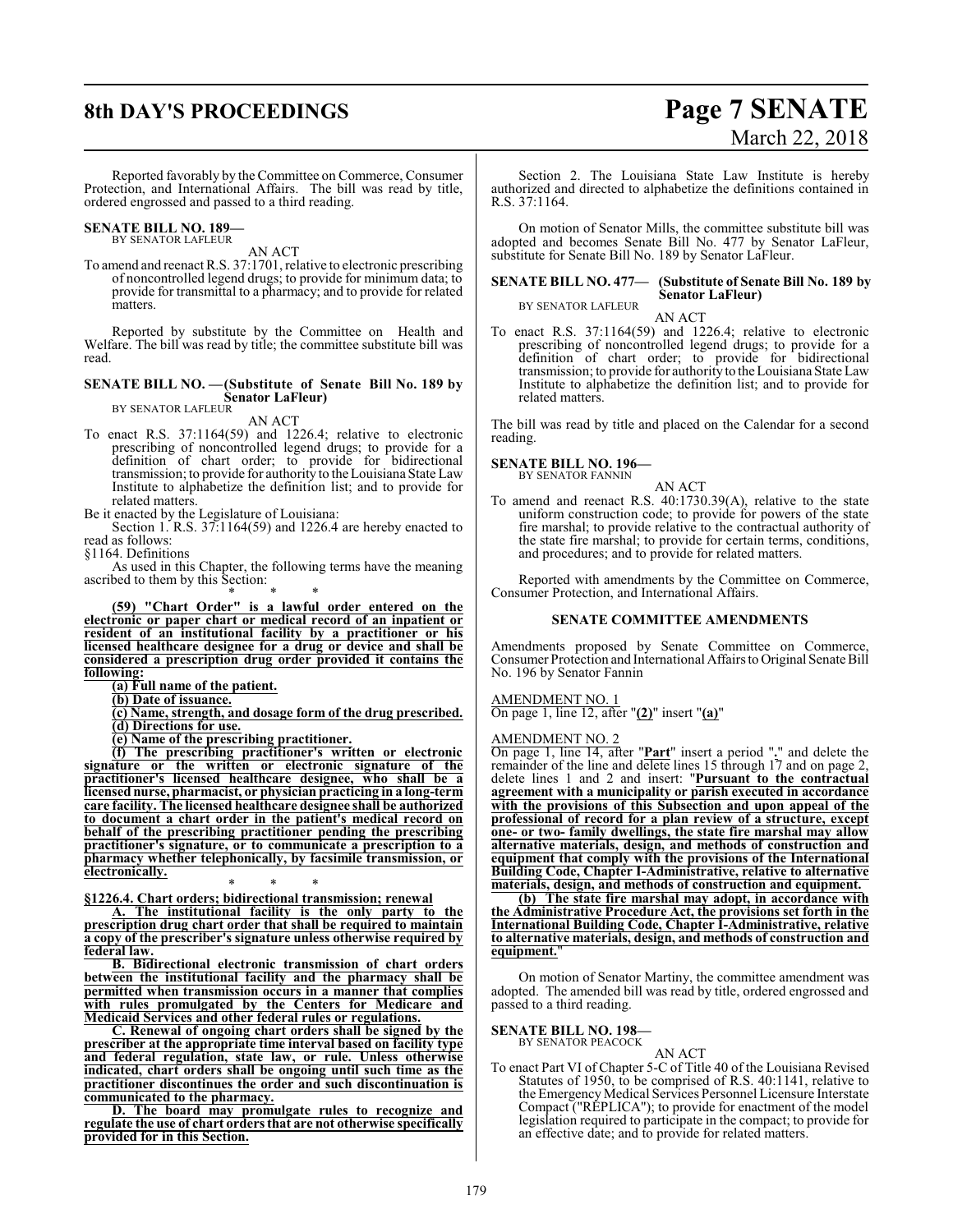# **Page 8 SENATE 8th DAY'S PROCEEDINGS**

March 22, 2018

Reported with amendments by the Committee on Health and Welfare.

# **SENATE COMMITTEE AMENDMENTS**

Amendments proposed by Senate Committee on Health and Welfare to Original Senate Bill No. 198 by Senator Peacock

# AMENDMENT NO. 1

On page 1, line 2, after "To enact" insert "R.S. 40:1133.1(D) and"

# AMENDMENT NO. 2

On page 1, line 5, after "compact;" insert "to provide for criminal background checks;"

# AMENDMENT NO. 3

On page 1, line 8, after "Section 1." and before "Part" insert "R.S.  $40:1133.1(D)$  and" and on line 9, change "is" to "are"

# AMENDMENT NO. 4

On page 1, between lines 9 and 10, insert the following: "§1133.1. Emergency medical personnel training; certification \* \* \*

**D. (1) The bureau shall be entitled to the criminal history record and identification files of the Louisiana Bureau of Criminal Identification and Information, located within the Department of Public Safety and Corrections, of any person who is required to be licensed as an emergency medical personnel. Fingerprints and other identifying information of the applicant shall be submitted to the Louisiana Bureau of Criminal Identification and Information for qualification and registry, and the Louisiana Bureau of Criminal Identification and Information shall, upon request of the bureau and after receipt of such fingerprint card and other identifying information from the applicant, make available to the bureau all arrest and conviction information contained in the Louisiana Bureau of Criminal Identification and Information's criminal history record and identification files which pertain to the applicant for licensure. In addition, the fingerprints shall be forwarded by the Louisiana Bureau of Criminal Identification and Information to the Federal Bureau of Investigation for a national criminal history record check.**

**(2) In addition to the fees authorized by this Chapter, the bureau may require the applicant to reimburse the bureau or the Louisiana Bureau of Criminal Identification and Information for the expense of fingerprinting and facilitating the criminal background check.** \* \* \*"

On motion of Senator Mills, the committee amendment was adopted. The amended bill was read by title, ordered engrossed and passed to a third reading.

# **SENATE BILL NO. 202—** BY SENATOR PEACOCK

AN ACT

To enact Part V of Chapter 11 of Title 37 of the Louisiana Revised Statutes of 1950, to be comprised ofR.S. 37:1018 through 1020, relative to the Nurse Licensure Compact; to provide for enactment of the model language required to participate in the compact; to provide for appointment of an administrator; to provide for enforcement and rulemaking authority; to provide for an effective date; and to provide for related matters.

Reported favorably by the Committee on Health and Welfare. The bill was read by title, ordered engrossed and passed to a third reading.

# **SENATE BILL NO. 203—** BY SENATOR PEACOCK

AN ACT

To enact Part II of Chapter 29 of Title 37 of the Louisiana Revised Statutes of 1950, to be comprised of R.S. 37:2425, relative to the Physical Therapy Licensure Compact; to provide for enactment of the model language required to participate in the

compact; to designate Chapter 29 of Title 37 of the Louisiana Revised Statutes of 1950, comprised of R.S. 37:2401 through 2424, "PART I. PHYSICAL THERAPISTS"; to provide for an effective date; and to provide for related matters.

Reported favorably by the Committee on Health and Welfare. The bill was read by title, ordered engrossed and passed to a third reading.

**SENATE BILL NO. 218—** BY SENATORS CARTER AND BISHOP AND REPRESENTATIVE GARY CARTER

# AN ACT

To provide for the calling of a constitutional convention for the purpose of framing a new constitution; to place restrictions on the convention and to limit the convention to the consideration and submission of matters related to certain specified fiscal and related subjects; to provide for legislative findings; to fix the time and place for the convention; to provide for the qualifications and election or appointment of delegates; to create a constitutional convention Evaluation and DraftingCommittee and provide for preparations and planning for the convention, including a draft of a proposed constitution; to provide for the organization and staff of the convention; to require that the constitution as adopted by the convention, including any alternative provisions, be submitted to the qualified electors for adoption and to provide relative to such submission; to provide for penalties for violations relating to elections; to require appropriation of funds for the convention and provide with respect to convention funds; to fix the effective date of the new constitution if approved by the electorate; and to provide for related matters.

Reported with amendments by the Committee on Senate and Governmental Affairs.

# **SENATE COMMITTEE AMENDMENTS**

Amendments proposed by Senate Committee on Senate and Governmental Affairs to Original Senate Bill No. 218 by Senator Carter

# AMENDMENT NO. 1

On page 2, at the end of line 26, change "thirteen" to "nineteen"

# AMENDMENT NO. 2

On page 2, delete lines 28 and 29 in their entirety

# AMENDMENT NO. 3

On page 3, delete lines 1 through 19 and insert the following:

"(a) Four members of the Louisiana Legislature appointed with the concurrence of the speaker and speaker pro tempore of the House ofRepresentatives and the president and president pro tempore ofthe Senate.

(b) Four members appointed by the governor.

(c) Four members appointed by the chiefjustice ofthe Louisiana Supreme Court.

(d) A representative of the Louisiana State University Paul M. Hebert Law Center appointed by the dean of the law center.

(e) A representative of the Southern University Law Center appointed by the chancellor of the law center.

(f) A representative of the Tulane University Law School appointed by the dean of the law school.

(g) A representative of Loyola University New Orleans College of Law appointed by the dean of the college of law.

(h) A representative of the Public Affairs Research Council of Louisiana appointed by the council.

(i) A representative of the Council for a Better Louisiana appointed by the council.

(j) Arepresentative oflocal governmental bodies appointed with the concurrence of the Louisiana Municipal Association, the Police Jury Association of Louisiana, and the Louisiana School Boards Association.'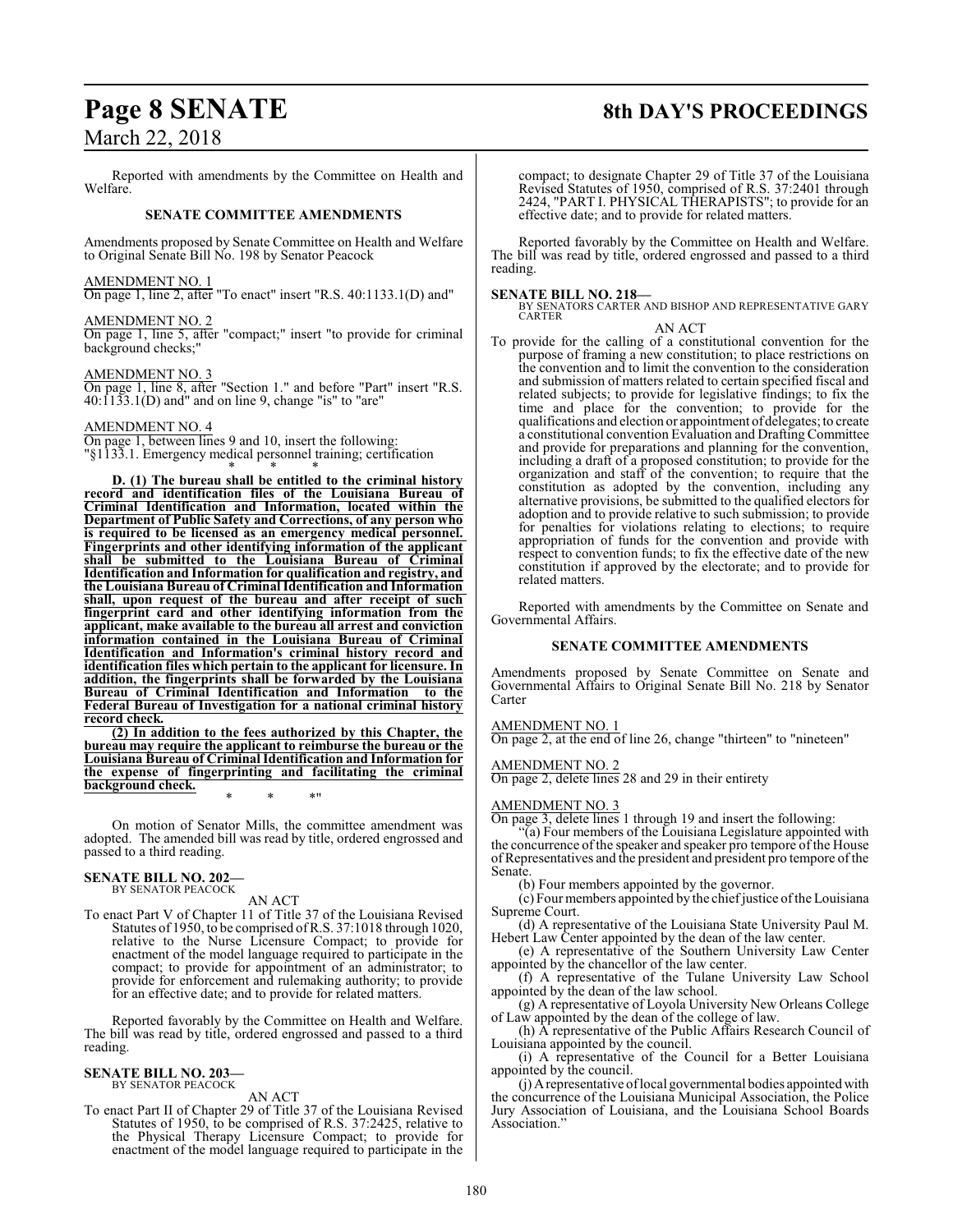# **8th DAY'S PROCEEDINGS Page 9 SENATE**

# March 22, 2018

# AMENDMENT NO. 4

On page 3, line 21, change "Monday, August 6, 2018" to "Monday, August 20, 2018"

AMENDMENT NO. 5 On page 3, at the beginning of line 22, change "August 14, 2018" to "Monday, August 27, 2018"

AMENDMENT NO. 6 On page 3, line 25, delete "Tuesday,"

AMENDMENT NO. 7 On page 3, line 26, delete "September 4, 2018" and insert "Monday, September 17, 2018"

AMENDMENT NO. 8 On page 5, line 29, after "legislature" insert "and the governor"

# AMENDMENT NO. 9

On page 6, line 2, after "legislature" insert "and the governor"

AMENDMENT NO. 10 On page 6, line 5, after "legislature" insert "and the governor" and change "March 29, 2019" to "November 1, 2019"

# AMENDMENT NO. 11

On page 7, line 8, after "dissolved" delete the remainder of the line and delete line 9 in its entirety and insert "thirty days after submission of its evaluation and determination that a constitutional convention is not needed."

### AMENDMENT NO. 12

On page 7, line 11, change "January 6, 2020" to "January 18, 2021"

### AMENDMENT NO. 13

On page 7, line 14, change "one hundred twenty-eight" to "ninetynine"

# AMENDMENT NO. 14

On page 7, delete lines 16 through 29 and on page 8, delete lines 1 through 9 and insert the following:

 $\mathcal{F}(a)$  One delegate shall be elected from each of the districts from which members of the Senate of the Louisiana Legislature were elected in 2019.

(b) Twenty delegates appointed with the concurrence of the speaker and speaker pro tempore of the House of Representatives and the president and president pro tempore of the Senate, of which four delegates shall be appointed from nominations submitted by Public Affairs Research Council of Louisiana, Council for a Better Louisiana, Louisiana Budget Project, and Louisiana Association of Business and Industry. One delegate shall be chosen from each organization submitting nominations.

(c) Twenty delegates appointed by the governor, of which three delegates shall be appointed from nominations submitted by the Louisiana AFL-CIO, the League of Women Voters of Louisiana, and the Louisiana chapter of the National Association for the Advancement of Colored People. One delegate shall be chosen from each organization submitting nominations.

(d) Twenty delegates appointed by the chief justice of the Louisiana Supreme Court, of which four delegates shall be appointed from nominations submitted by Louisiana State University Paul M. Hebert Law Center, Southern University Law Center, Tulane UniversityLaw School, and Loyola University New OrleansCollege ofLaw. One delegate shall be chosen fromeach university submitting nominations."

# AMENDMENT NO. 15

On page 8, line 11, change "December 16, 2019" to "December 14, 2020" AMENDMENT NO. 16

On page 9, line 20, delete "special"

AMENDMENT NO. 17 On page 9, line 21, change "October 26, 2019" to "November 3, 2020" and delete "special"

AMENDMENT NO. 18 On page 9, line 22, change "November 23, 2019" to "December 5, 2020"

AMENDMENT NO. 19 On page 9, line 23, change "August 11, 2019" to "August 15, 2020"

AMENDMENT NO. 20 On page 9, line 28, change "October 26, 2019" to "Tuesday, November 3, 2020"

AMENDMENT NO. 21 On page 12, line 15, change "January 6, 2020" to "January 18, 2021"

# AMENDMENT NO. 22

On page 15, line 11, change "June 30, 2020." to "September 1, 2021." and insert "The adoption of any proposed draft of a new constitution by the convention shall require the favorable vote of two-thirds of the delegates to the convention."

# AMENDMENT NO. 23

On page 15, line 15, change "June 30, 2020" to "September 1, 2021"

AMENDMENT NO. 24 On page 16, line 12, change "July 11, 2020" to "September 14, 2021"

# AMENDMENT NO. 25

On page 16, line 20, delete " presidential election in 2020" and insert "general election to be held on Saturday, November 13, 2021"

# AMENDMENT NO. 26

On page 17, line 12, delete "at midnight on December 31, 2020" and insert "on January 1, 2022"

On motion of Senator Bishop, the committee amendment was adopted. The amended bill was read by title, ordered engrossed and recommitted to the Committee on Finance.

# **SENATE BILL NO. 222—** BY SENATOR LAMBERT

AN ACT To amend and reenact R.S. 22:1482, relative to military personnel premium discounts and rebates; to provide with respect to an automobile insurance discount for members of the Louisiana National Guard; and to provide for related matters.

Reported with amendments by the Committee on Insurance.

# **SENATE COMMITTEE AMENDMENTS**

Amendments proposed by Senate Committee on Insurance to Original Senate Bill No. 222 by Senator Lambert

# AMENDMENT NO. 1

On page 1, line 17, after "**any**" and before "**automobile**" insert "**personal**"

On motion of Senator John Smith, the committee amendment was adopted. The amended bill was read by title, ordered engrossed and passed to a third reading.

# **SENATE BILL NO. 235—**

BY SENATOR COLOMB

# AN ACT

To amend and reenact 22:1038(A),(C), and (E), relative to insurance coverage for hearing aids; to require hearing aid coverage for individuals covered under certain insurance policies; to provide with respect to policies already in effect; and to provide for related matters.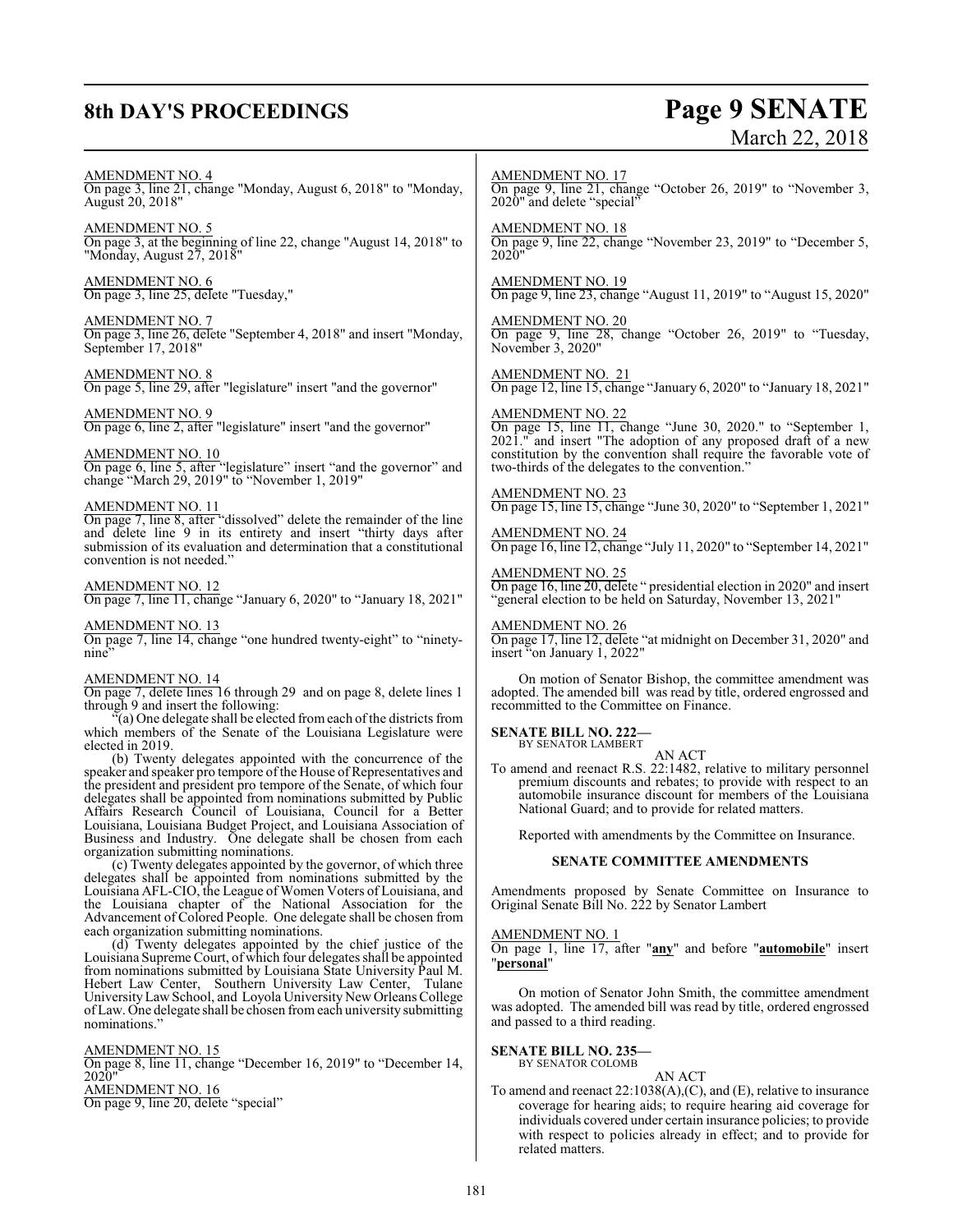# **Page 10 SENATE 8th DAY'S PROCEEDINGS**

Reported with amendments by the Committee on Insurance.

# **SENATE COMMITTEE AMENDMENTS**

Amendments proposed by Senate Committee on Insurance to Original Senate Bill No. 235 by Senator Colomb

# AMENDMENT NO. 1

On page 1, line 2, change "R.S. 22:1038(A), (C), and (E)" to "22:1038(A) and to enact R.S. 22:1038(G)"

# AMENDMENT NO. 2

On page 1, delete line 7 and insert:

"Section 1. R.S. 22:1038(A) is hereby amended and reenacted and R.S. 22:1038(G) is hereby enacted to read"

# AMENDMENT NO. 3

On page 1, delete lines 14 through 17 and delete page 2 and on page 3 delete lines 1 through 3 and insert:

"**G. (1) Any entity subject to the provisions of this Section that also provides coverage of hearing aids to individuals aged eighteen and over shall be subject to the provisions of this Subsection. Each entity to which this Subsection applies shall allow any covered individual seeking coverage of a covered hearing aid the option to choose a hearing aid priced higher than the benefit payable under the applicable policy, contract, or plan. The amount payable by the entity shall be in accordance with that policy, contract, or plan. Any additional amounts payable to the hearing aid provider shall be paid by the covered individual.**

**(2) The provisions of this Subsection shall apply to any new policy, contract, program, or plan issued by an entity subject to the provisions of this Subsection on or after January 1, 2019. Any such policy, contract, program, or plan in effect prior to January 1, 2019, shall convert to the provisions of this Subsection on or before the renewal date but in no event later than January 1, 2020.**"

On motion of Senator John Smith, the committee amendment was adopted. The amended bill was read by title, ordered engrossed and passed to a third reading.

#### **SENATE BILL NO. 242—** BY SENATOR MORRELL

A JOINT RESOLUTION

Proposing to amend Article III, Section  $2(A)(3)(b)$  of the Constitution of Louisiana, relative to legislative sessions; to provide for consideration of certain matters during regular sessions convening in even-numbered years; and to specify an election for submission of the proposition to electors and provide a ballot proposition.

Reported favorably by the Committee on Senate and Governmental Affairs. The bill was read by title, ordered engrossed and passed to a third reading.

### **SENATE BILL NO. 265—** BY SENATOR MORRELL

AN ACT

To enact R.S. 40:1734(C), relative to building codes; to provide relative to access and use of public buildings; to provide for certain offenses and penalties; and to provide for relatedmatters.

Reported with amendments by the Committee on Health and Welfare.

# **SENATE COMMITTEE AMENDMENTS**

Amendments proposed by Senate Committee on Health and Welfare to Original Senate Bill No. 265 by Senator Morrell

# AMENDMENT NO. 1

On page 2, line 6, delete "**authority**" and insert "**natural or juridical person who owns the building and who shall be**"

On motion of Senator Mills, the committee amendment was adopted. The amended bill was read by title, ordered engrossed and passed to a third reading.

**SENATE BILL NO. 282—** BY SENATOR MILLS

AN ACT

To amend and reenact R.S. 44:4.1(B)(11) and to enact R.S. 22:976, relative to prescription drug pricing; to provide for confidentiality; to provide for disclosure; to provide for certification; to provide for enforcement; to provide for applicability to Medicaid; and to provide for related matters.

Reported favorably by the Committee on Health and Welfare. The bill was read by title, ordered engrossed and passed to a third reading.

# **SENATE BILL NO. 283—**

BY SENATOR MILLS

AN ACT To amend and reenact R.S. 22:1657 and R.S. 44:4.1(B)(11) and to enact R.S. 22:1657.1, relative to pharmacy benefit managers; to provide for internet publication of formularies; to provide for transparency reporting; to provide for certain reportable aggregate data; to provide for internet publication of the transparency report; to provide for definitions; to provide for enforcement; to provide for applicability to the Medicaid program; to provide for confidentiality; and to provide for

Reported favorably by the Committee on Health and Welfare. The bill was read by title, ordered engrossed and passed to a third reading.

# **SENATE BILL NO. 284—**

related matters.

BY SENATOR LUNEAU

provide for related matters.

AN ACT To amend and reenact R.S. 40:1133.14(E) and (F), relative to emergency medical services protocols; to repeal provisions regarding the Disaster and Emergency Medical Services Committee of the Louisiana State Medical Society; and to

Reported with amendments by the Committee on Health and Welfare.

# **SENATE COMMITTEE AMENDMENTS**

Amendments proposed by Senate Committee on Health and Welfare to Original Senate Bill No. 284 by Senator Luneau

# AMENDMENT NO. 1

On page 2, delete lines 4 through 9 and insert the following: "parish medical society. In the event the district medical society does not approve an emergency medical service protocol for the parish without an organized or functional local parish medical society, the disaster and emergency medical services committee of the Louisiana State Medical Society shall approve an emergency medical service protocol for the parish without an organized or functional local parish medical society."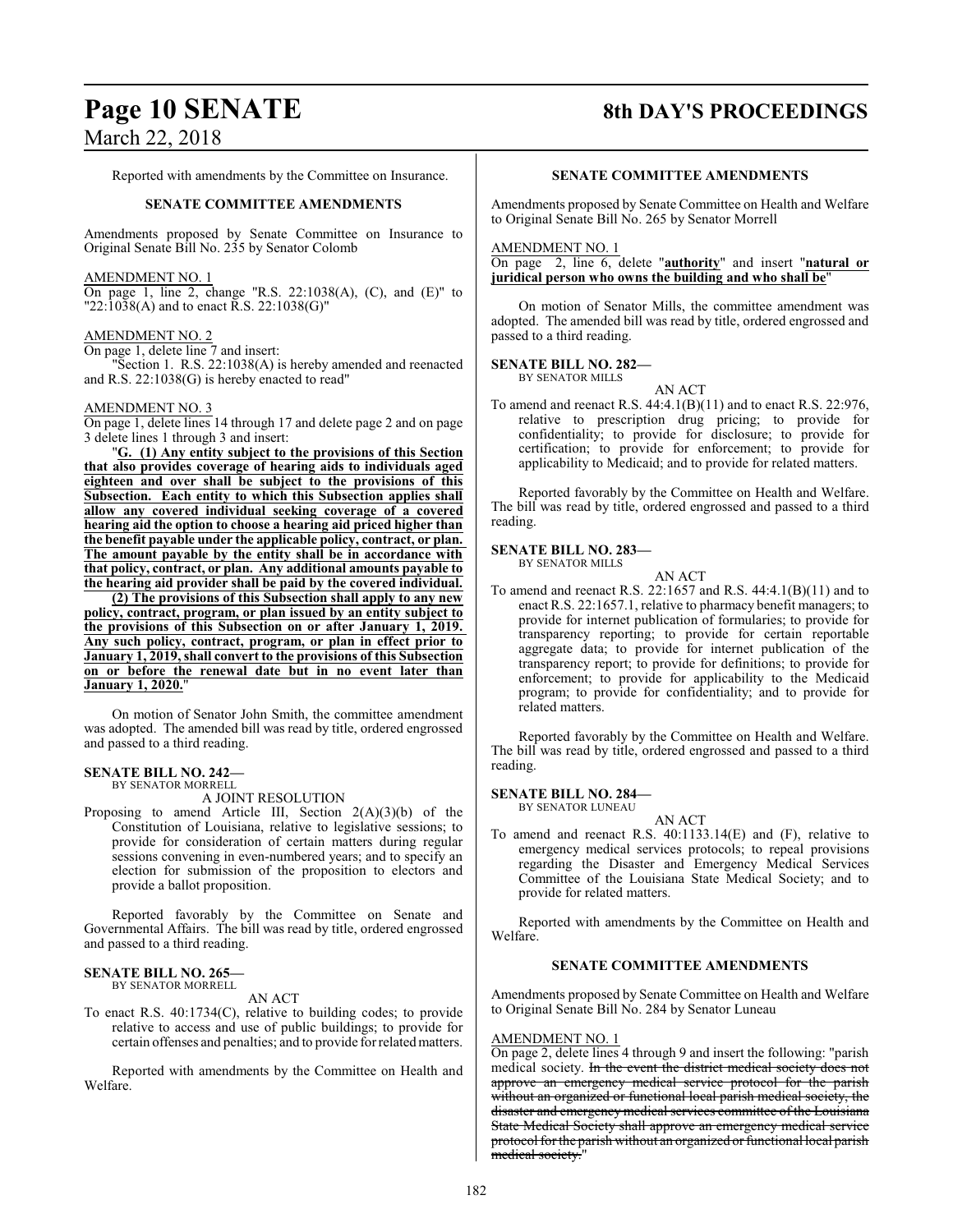# **8th DAY'S PROCEEDINGS Page 11 SENATE**

# March 22, 2018

On motion of Senator Mills, the committee amendment was adopted. The amended bill was read by title, ordered engrossed and passed to a third reading.

#### **SENATE BILL NO. 306—** BY SENATOR BARROW

AN ACT

To amend and reenact R.S. 28:66(A)(6) and (B), 67(1) and (2), 68, 69(A)(1) and (2), (C) and (D), 70(A), (C), (D), and (E), 71(B),  $(C)$ ,  $(D)$ ,  $(E)$ , and  $(F)$ , 72, 73, and 75, to enact R.S. 28:69(A)(3), 70(F), and 76, relative to assistive outpatient mental health treatment; to provide for the pertinence of advance directives; to provide for who may initiate a petition for involuntary outpatient treatment; to provide for matters relating to a hearing on such a petition; to provide for assessments of the patient and who is to perform assessments; to provide relative to physician affidavits; to provide relative to a treatment plan; to provide for notice to particular persons of any hearing to determine if involuntary outpatient treatment is necessary; to provide relative to additional periods of treatment; to provide for who is to receive notice of any petition to vacate an order for involuntary commitment; and to provide for related matters.

Reported with amendments by the Committee on Health and Welfare.

# **SENATE COMMITTEE AMENDMENTS**

Amendments proposed by Senate Committee on Health and Welfare to Original Senate Bill No. 306 by Senator Barrow

AMENDMENT NO. 1 On page 7, delete line 1

AMENDMENT NO. 2

On page 7, line 2, after "**designee**" insert "**of the local governing entity**"

AMENDMENT NO. 3

On page 10, line 1, after "by the" delete "district, the region" and insert " **local governing entity**"

On motion of Senator Mills, the committee amendment was adopted. The amended bill was read by title, ordered engrossed and passed to a third reading.

# **SENATE BILL NO. 312—** BY SENATOR LAFLEUR

AN ACT

To amend and reenact R.S. 42:19.1, relative to notice of meetings; to provide for procedure for increase of a tax; to provide for renewal of a tax; to provide for continuation of a tax; to provide for calling an election by political subdivision; to provide for prohibitions; and to provide for related matters.

Reported with amendments by the Committee on Senate and Governmental Affairs.

# **SENATE COMMITTEE AMENDMENTS**

Amendments proposed by Senate Committee on Senate and Governmental Affairs to Original Senate Bill No. 312 by Senator LaFleur

# AMENDMENT NO. 1

On page 2, line 29, after "scheduled," insert the following: "notice of the date, time, and place of any subsequent meeting to consider such proposal shall be published in the official journal of the political subdivision no less than ten days before such subsequent meeting."

AMENDMENT NO. 2

On page 3, delete lines 3 through 8

On motion of Senator Bishop, the committee amendment was adopted. The amended bill was read by title, ordered engrossed and passed to a third reading.

# **SENATE BILL NO. 350—**

BY SENATOR THOMPSON

AN ACT To enact R.S. 37:969(A)(6), relative to licensed practical nurses; to provide for online licensure verification; to provide for free public access to information; and to provide for related matters.

Reported by substitute by the Committee on Health and Welfare. The bill was read by title; the committee substitute bill was read.

#### **SENATE BILL NO. —(Substitute of Senate Bill No. 350 by Senator Thompson)** BY SENATOR THOMPSON

AN ACT

To repeal R.S. 37:977(A)(5) and (6)(c), relative to licensed practical nurses; to repeal fee provisions for the verification of Louisiana licenses; to repeal fee provisions for certification of good standing licensure; and to provide for related matters.

Be it enacted by the Legislature of Louisiana: Section 1. R.S.  $37:977(A)(5)$  and  $(6)(c)$  are hereby repealed.

On motion of Senator Mills, the committee substitute bill was adopted and becomes Senate Bill No. 478 by Senator Thompson, substitute for Senate Bill No. 350 by Senator Thompson.

#### **SENATE BILL NO. 478— (Substitute of Senate Bill No. 350 by Senator Thompson)** BY SENATOR THOMPSON

AN ACT

To repeal R.S. 37:977(A)(5) and (6)(c), relative to licensed practical nurses; to repeal fee provisions for the verification of Louisiana licenses; to repeal fee provisions for certification of good standing licensure; and to provide for related matters.

The bill was read by title and placed on the Calendar for a second reading.

# **SENATE BILL NO. 442—**

BY SENATOR MORRELL

AN ACT To enact Chapter 58 of Title 51 of the Louisiana Revised Statutes of 1950, to be comprised of R.S. 51:3150 and 3152, relative to DNA testing kits; to provide relative to advertisement; to provide relative to notification; to provide for certain terms and conditions; and to provide for related matters.

Reported with amendments by the Committee on Commerce, Consumer Protection, and International Affairs.

# **SENATE COMMITTEE AMENDMENTS**

Amendments proposed by Senate Committee on Commerce, Consumer Protection and International Affairs to Original Senate Bill No. 442 by Senator Morrell

AMENDMENT NO. 1

On page 1, line 16, delete "**the requirement in**"

# AMENDMENT NO. 2

On page 2, line 12, change "**their**" to "**his**" and on line 13, change "**their**" to "**his**"

On motion of Senator Martiny, the committee amendment was adopted. The amended bill was read by title, ordered engrossed and passed to a third reading.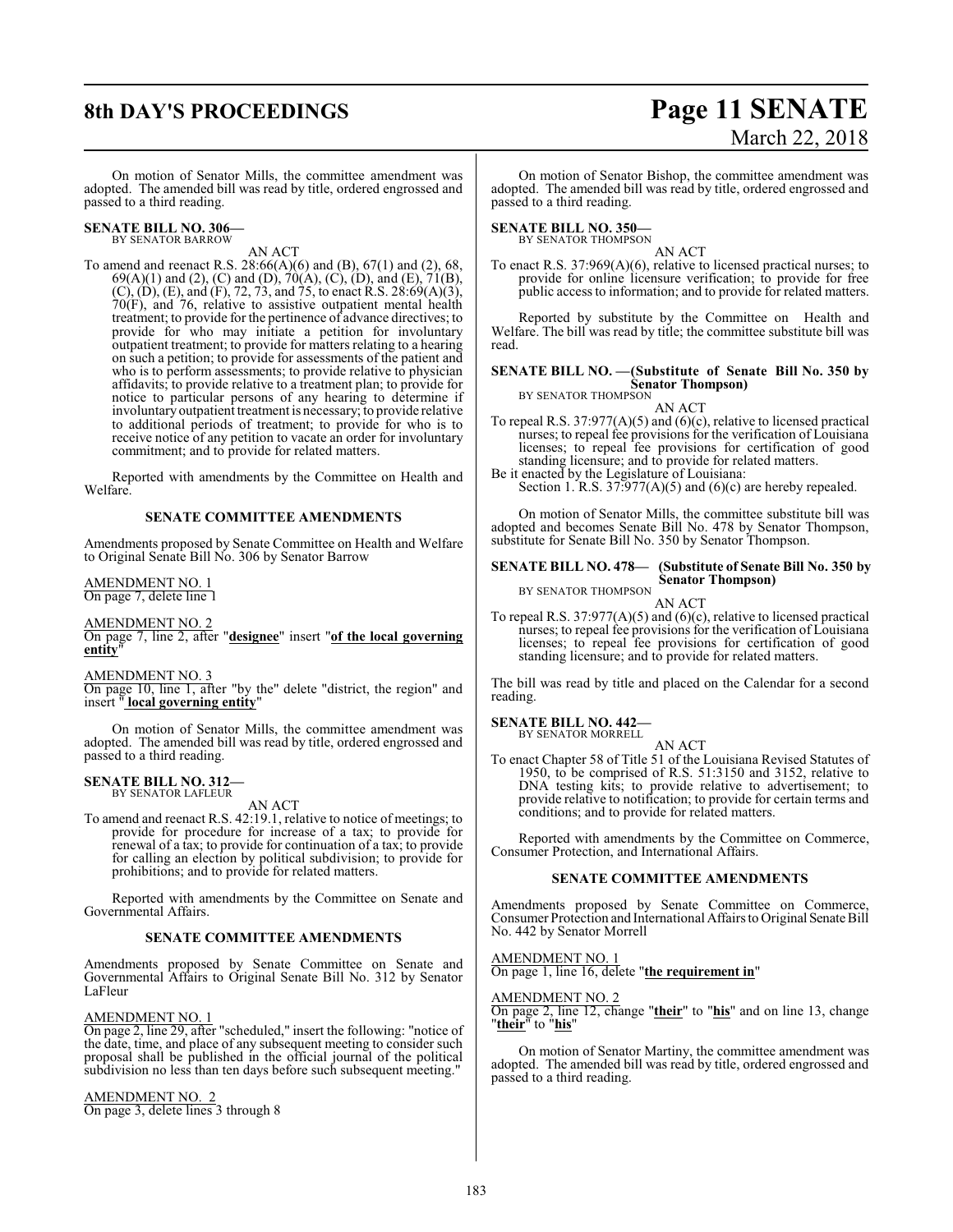#### **SENATE BILL NO. 459—** BY SENATOR BARROW

AN ACT

To amend and reenact the introductory paragraph of R.S. 46:56(F) and (7)(a), relative to child welfare information; to provide for authorized release of information; to provide for consent; to provide for persons authorized to receive information; to provide for an effective date; and to provide for related matters.

Reported favorably by the Committee on Health and Welfare. The bill was read by title, ordered engrossed and passed to a third reading.

# **Rules Suspended**

Senator Martiny asked for and obtained a suspension of the rules to recall Senate Bill No. 183 from the Committee on Commerce, Consumer Protection, and International Affairs.

#### **SENATE BILL NO. 183—** BY SENATOR MARTINY

AN ACT

To enact R.S. 6:121.9, relative to financial institutions; to provide for certain removal and prohibition authority by the commissioner offinancial institutions; to provide certain terms, conditions, and procedures; and to provide for related matters.

On motion of Senator Martiny the bill was read by title and withdrawn from the files of the Senate.

Senator Martiny asked for and obtained a suspension of the rules to recall Senate Bill No. 187 from the Committee on Commerce, Consumer Protection, and International Affairs.

#### **SENATE BILL NO. 187** BY SENATOR MARTINY

AN ACT

To enact R.S. 6:121.9, relative to state-chartered financial institutions or holding companies; to provide for acquisition or change of control of state-chartered financial institutions or holding companies; to provide relative to duties of the commissioner; to provide for certain conditions, terms, and procedures; and to provide for related matters.

On motion of Senator Martiny the bill was read by title and withdrawn from the files of the Senate.

Senator Martiny asked for and obtained a suspension of the rules to recall Senate Bill No. 333 from the Committee on Commerce, Consumer Protection, and International Affairs.

# **SENATE BILL NO. 333—** BY SENATOR MARTINY

AN ACT

To enact Part I-A of Subchapter C of Chapter 3 of Title 6 of the Louisiana Revised Statutes of 1950, to be comprised of R.S. 6:388 through 390, relative to state banks; to provide for powers and duties of the commissioner; to provide for supervisory control of a state bank; to provide for certain terms, conditions, and procedures of supervisory control; to provide for costs; and to provide for related matters.

On motion of Senator Martiny the bill was read by title and withdrawn from the files of the Senate.

Senator Martiny asked for and obtained a suspension of the rules to recall Senate Bill No. 334 from the Committee on Commerce, Consumer Protection, and International Affairs.

#### **SENATE BILL NO. 334—** BY SENATOR MARTINY

AN ACT

To enact Part VI of Chapter 6 of Title 6 of the Louisiana Revised Statutes of 1950, to be comprised of R.S. 6:550 through 550.6, relative to service providers; to provide for definitions; to

provide for the regulation and examination of service providers; to provide for duties of the commissioner of the office of financial institutions; to provide for immunity; to provide for terms, procedures, and conditions; and to provide for related matters.

On motion of Senator Martiny the bill was read by title and withdrawn from the files of the Senate.

Senator Martiny asked for and obtained a suspension of the rules to recall Senate Bill No. 355 from the Committee on Commerce, Consumer Protection, and International Affairs.

#### **SENATE BILL NO. 355—** BY SENATOR MARTINY

AN ACT

To enact Part XIV of Subchapter A of Chapter 3 of Title 6 of the Louisiana Revised Statutes of 1950, to be comprised of R.S. 6:341 through 344, relative to financial institutions; to provide for definitions; to provide relative to financial exploitation of certain adults; to provide for immunity; to provide relative to procedures for financial exploitation; to provide for certain terms and conditions; and to provide for related matters.

On motion of Senator Martiny the bill was read by title and withdrawn from the files of the Senate.

# **Senate Concurrent Resolutions on Second Reading Reported by Committees**

# **SENATE CONCURRENT RESOLUTION NO. 10—** BY SENATOR BARROW

A CONCURRENT RESOLUTION

To urge and request the Department of Children and Family Services to study the feasibility of extending the age of foster care to twenty-one and to submit a report of its recommendations to the legislature no later than February 1, 2019.

Reported favorably by the Committee on Health and Welfare.

The resolution was read by title. Senator Barrow moved to adopt the Senate Concurrent Resolution.

# **ROLL CALL**

The roll was called with the following result:

# YEAS

| Mr. President<br>Allain<br>Appel<br>Barrow<br>Bishop<br>Boudreaux<br>Carter<br>Chabert<br>Claitor<br>Colomb<br>Cortez<br>Total - 32 | Donahue<br>Erdey<br>Fannin<br>Gatti<br>Hewitt<br>Lambert<br>Luneau<br>Martiny<br>Milkovich<br>Mills<br>Mizell<br><b>NAYS</b> | Morrish<br>Peacock<br>Price<br>Riser<br>Smith, G.<br>Tarver<br>Thompson<br>Walsworth<br>Ward<br>White |
|-------------------------------------------------------------------------------------------------------------------------------------|------------------------------------------------------------------------------------------------------------------------------|-------------------------------------------------------------------------------------------------------|
| Total - 0                                                                                                                           | <b>ABSENT</b>                                                                                                                |                                                                                                       |
| Johns<br>LaFleur<br>Long                                                                                                            | Morrell<br>Perry<br>Peterson                                                                                                 | Smith, J.                                                                                             |

The Chair declared the Senate had adopted the Senate Concurrent Resolution and ordered it sent to the House.

# **Page 12 SENATE 8th DAY'S PROCEEDINGS**

Total - 7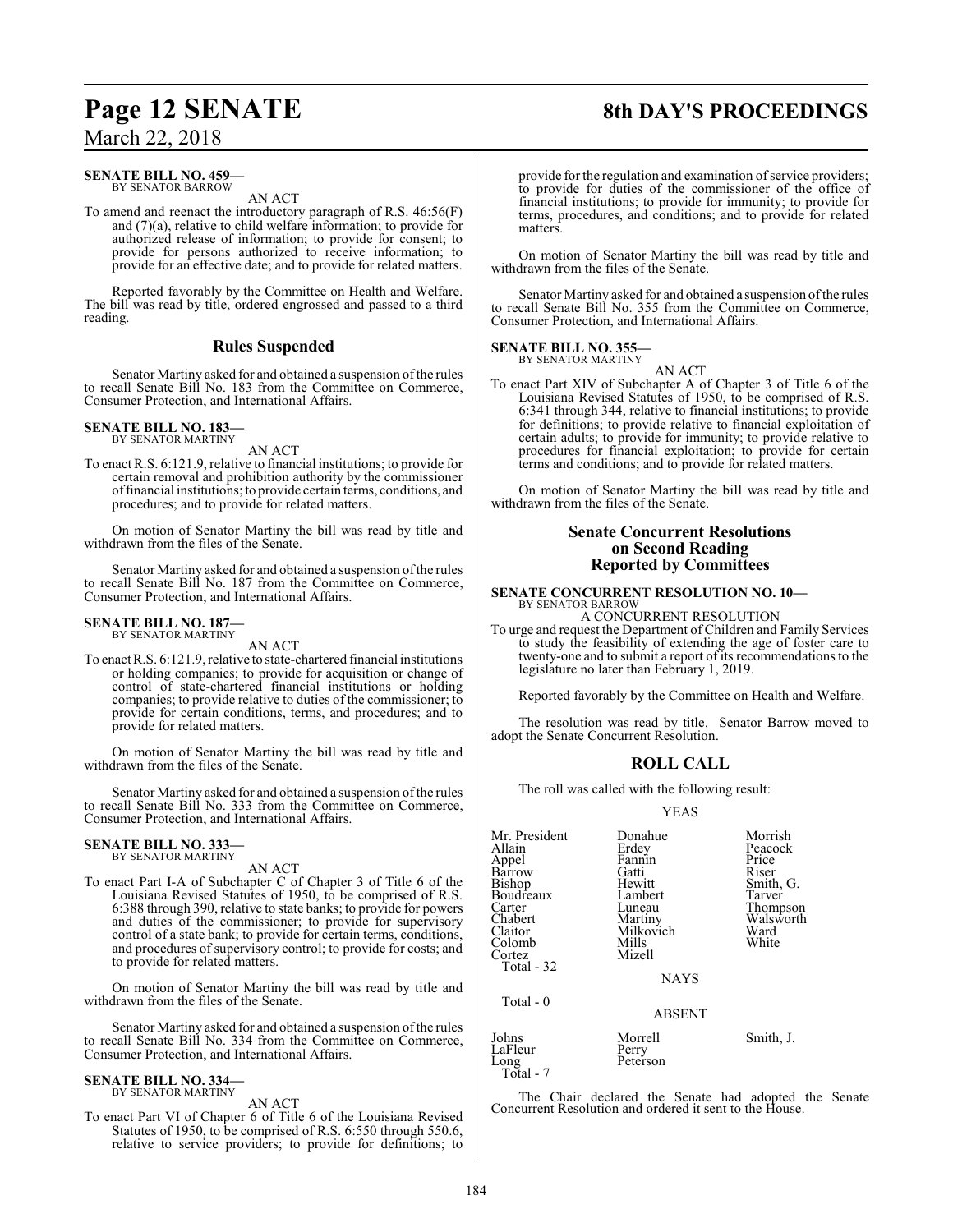# **Rules Suspended**

Senator Long asked for and obtained a suspension of the rules to recommit a bill.

# **SENATE BILL NO. 320—** BY SENATOR JOHNS

AN ACT<br>
To amend and reenact R.S. 27:44(21) through (25), 205(31) through<br>
(34), and 353(10) through (14) and to enact R.S. 27:44(26) and<br>
95, 205(35), 253, 353(15), and 395, relative to Louisiana<br>
Gaming Control Law; to p relative to the Louisiana Economic Development and Gaming<br>Corporation; to define qualified wager and qualified wagering;<br>to provide for the portion of license and franchise fees charged<br>to riverboat gaming licensees attrib to provide for a baseline amount; to provide for a deduction from net gaming proceeds; to provide for the portion of taxable net slot machine proceeds attributable to qualified wagering; to provide for a deduction from net slot machine proceeds; to provide for the portion of minimum compensation and annual<br>fee charged to the casino operator attributable to qualified<br>wagering; to provide for a deduction from gross revenues; to<br>allow a licensee to reapply for a new bas definitions; and to provide for related matters.

On motion of Senator Long the bill, which was on Third Reading and Final Passage was read by title and recommitted to the Committee on Finance.

# **Senate Bills and Joint Resolutions on Third Reading and Final Passage**

# **Bagneris Rule**

Senator Long moved to invoke the rule to temporarily pass over controversial Senate Bills on Third Reading and Final Passage with the intention of taking them up later, in their regular order.

Without objection, so ordered.

**SENATE BILL NO. 172—**<br>BY SENATOR PERRY

AN ACT To enact R.S. 47:338.24.5, relative to municipal sales and use taxes; to authorize the governing authority for the city of Scott to levy and collect an additional sales and use tax; to require voter approval; to provide for the use of the tax revenue; and to provide for related matters.

The bill was read by title. Senator Perry moved the final passage of the bill.

# **ROLL CALL**

The roll was called with the following result:

# YEAS

| Mr. President | Fannin      | Perry     |
|---------------|-------------|-----------|
| Allain        | Gatti       | Price     |
| Appel         | Hewitt      | Riser     |
| Bàrrow        | Johns       | Smith, G. |
| Bishop        | Lambert     | Smith, J. |
| Boudreaux     | Martiny     | Tarver    |
| Carter        | Milkovich   | Thompson  |
| Chabert       | Mills       | Walsworth |
| Colomb        | Mizell      | Ward      |
| Cortez        | Morrell     | White     |
| Donahue       | Morrish     |           |
| Erdey         | Peacock     |           |
| Total - 34    |             |           |
|               | <b>NAYS</b> |           |
| Claitor       |             |           |
| Total - 1     |             |           |

# **8th DAY'S PROCEEDINGS Page 13 SENATE** March 22, 2018

# ABSENT

LaFleur Luneau<br>Long Peterson Long Peterson Total - 4

The Chair declared the bill was passed and ordered it sent to the House. Senator Perry moved to reconsider the vote by which the bill was passed and laid the motion on the table.

# **SENATE BILL NO. 210-**<br>BY SENATOR GATTI

AN ACT To authorize and provide for the transfer of certain state property; to authorize the transfer of certain state property in Webster Parish; to provide for the property description; to provide for reservation of mineral rights; to provide terms and conditions; to provide an effective date; and to provide for related matters.

The bill was read by title. Senator Gatti moved the final passage of the bill.

# **ROLL CALL**

The roll was called with the following result:

YEAS

| Mr. President<br>Allain<br>Appel<br>Barrow<br>Bishop<br>Boudreaux<br>Carter | Fannin<br>Gatti<br>Hewitt<br>Johns<br>Lambert<br>Luneau<br>Martiny | Perry<br>Peterson<br>Price<br>Riser<br>Smith, G.<br>Smith, J.<br>Tarver |
|-----------------------------------------------------------------------------|--------------------------------------------------------------------|-------------------------------------------------------------------------|
|                                                                             |                                                                    |                                                                         |
| Chabert<br>Claitor                                                          | Milkovich<br>Mills                                                 | Thompson<br>Walsworth                                                   |
| Colomb<br>Cortez                                                            | Mizell<br>Morrell                                                  | Ward<br>White                                                           |
| Donahue<br>Erdey                                                            | Morrish<br>Peacock                                                 |                                                                         |
| Total - 37                                                                  | <b>NAYS</b>                                                        |                                                                         |
| Total - 0                                                                   | ABSENT                                                             |                                                                         |

LaFleur Long Total - 2

The Chair declared the bill was passed and ordered it sent to the House. Senator Gatti moved to reconsider the vote by which the bill was passed and laid the motion on the table.

#### **SENATE BILL NO. 212—** BY SENATOR GATTI

AN ACT

To amend and reenact R.S. 48:262(A), relative to the Department of Transportation and Development; to authorize the department to rent or lease maintenance equipment; and to provide for related matters.

The bill was read by title. Senator Gatti moved the final passage of the bill.

# **ROLL CALL**

The roll was called with the following result:

# YEAS

Mr. President Erdey Morrish<br>Allain Fannin Peacock Appel Gatti Perry Barrow Hewitt Price<br>Bishop Johns Riser Bishop Johns Riser<br>Boudreaux Lambert Smith, G. Boudreaux Lambert<br>Carter Luneau Carter Luneau Smith, J. Chabert Martiny<br>Claitor Milkovich

Fannin Peacock<br>Gatti Perry Thompson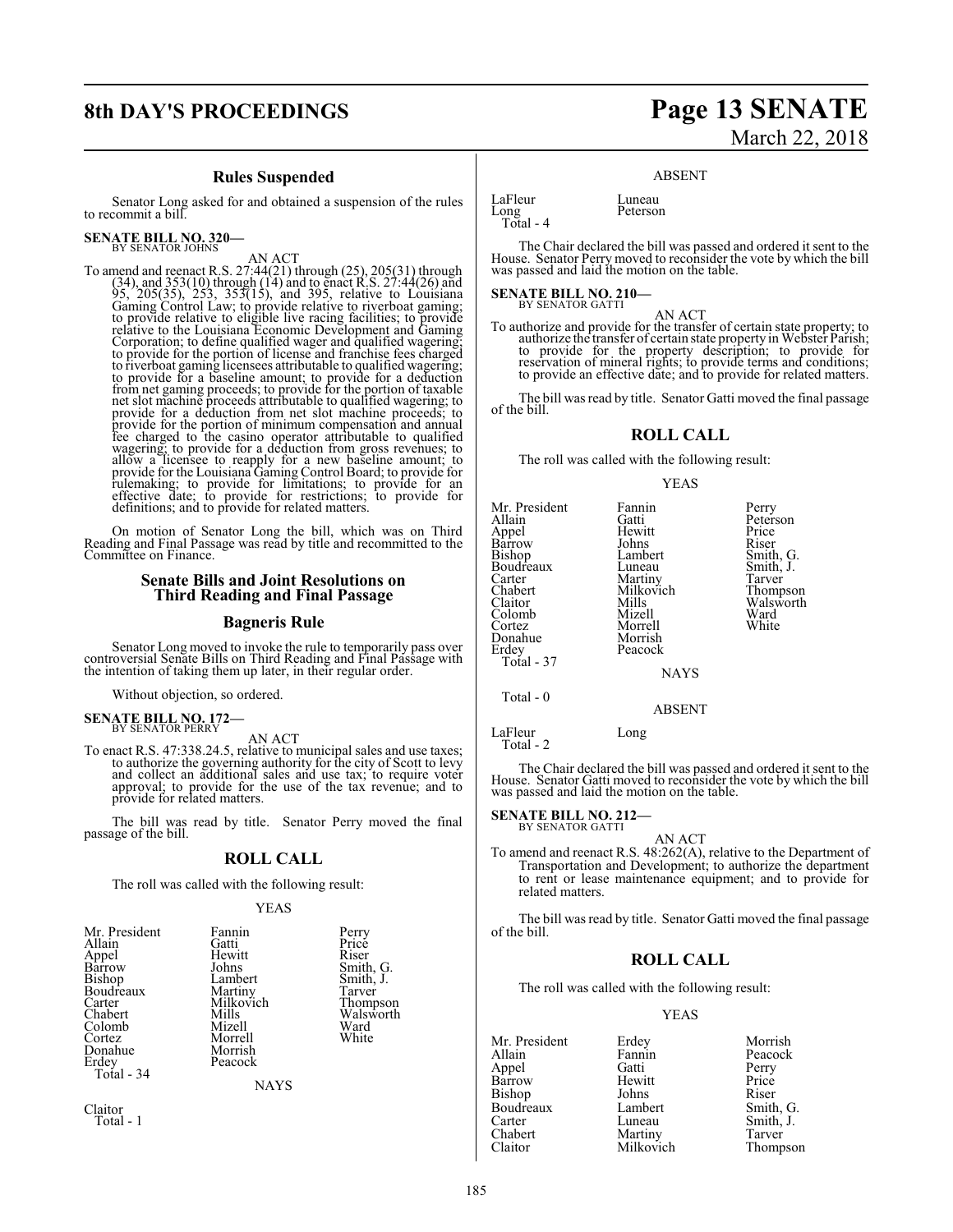| Colomb<br>Cortez<br>Donahue<br>Total - $36$ | Mills<br>Mizell<br>Morrell<br><b>NAYS</b> | Walsworth<br>Ward<br>White |
|---------------------------------------------|-------------------------------------------|----------------------------|
| Total $-0$                                  | <b>ABSENT</b>                             |                            |
| LaFleur<br>Total - 3                        | Long                                      | Peterson                   |

The Chair declared the bill was passed and ordered it sent to the House. Senator Gatti moved to reconsider the vote by which the bill was passed and laid the motion on the table.

# **SENATE BILL NO. 249—** BY SENATOR ALLAIN

AN ACT

To authorize and provide for the transfer of certain state property; to authorize the transfer of certain state property in St. Mary Parish; to provide for the property description; to provide for reservation of mineral rights; to provide terms and conditions; to provide an effective date; and to provide for related matters.

The bill was read by title. Senator Allain moved the final passage of the bill.

# **ROLL CALL**

The roll was called with the following result:

## YEAS

| Mr. President       | Fannin        | Peacock   |
|---------------------|---------------|-----------|
| Allain              | Gatti         | Perry     |
| Appel               | Hewitt        | Peterson  |
| Barrow              | Johns         | Price     |
| Boudreaux           | Lambert       | Riser     |
| Carter              | Luneau        | Smith, G. |
| Chabert             | Martiny       | Smith, J. |
| Claitor             | Milkovich     | Tarver    |
| Colomb              | Mills         | Thompson  |
| Cortez              | Mizell        | Walsworth |
| Donahue             | Morrell       | Ward      |
| Erdey               | Morrish       | White     |
| Total - 36          |               |           |
|                     | <b>NAYS</b>   |           |
| Total $-0$          |               |           |
|                     | <b>ABSENT</b> |           |
| Bishop<br>Total - 3 | LaFleur       | Long      |

The Chair declared the bill was passed and ordered it sent to the House. Senator Allain moved to reconsider the vote by which the bill was passed and laid the motion on the table.

### **SENATE BILL NO. 327—** BY SENATOR LAMBERT

AN ACT

To amend and reenact R.S. 56:325(B)(4) and 325.1(C)(1) and (2)(a) and (c) and to enact R.S. 56:325.1(A)(4), relative to possession limits for recreational fishing; to remove a sunset provision for possession limits for largemouth bass and spotted bass taken in saltwater areas of the state; to provide for a possession limit for red drum and spotted sea trout taken in saltwater areas of the state; to provide for violations of certain possession limits; to provide for certain fines; to provide terms, conditions, and requirements; and to provide for related matters.

# **Page 14 SENATE 8th DAY'S PROCEEDINGS**

# **Floor Amendments**

Senator Martiny proposed the following amendments.

# **SENATE FLOOR AMENDMENTS**

Amendments proposed by Senator Martiny on behalf of the Legislative Bureau to Engrossed Senate Bill No. 327 by Senator Lambert

AMENDMENT NO. 1 On page 3, line 15, delete "Paragraph"

On motion of Senator Martiny, the amendments were adopted.

The bill was read by title. Senator Lambert moved the final passage of the amended bill.

# **ROLL CALL**

The roll was called with the following result:

#### YEAS

| Mr. President<br>Allain<br>Appel<br>Barrow<br>Boudreaux<br>Carter<br>Chabert<br>Claitor<br>Colomb<br>Cortez<br>Donahue<br>Erdev<br>Total - 36<br>Total - 0 | Fannin<br>Gatti<br>Hewitt<br>Johns<br>Lambert<br>Luneau<br>Martiny<br>Milkovich<br>Mills<br>Mizell<br>Morrell<br>Morrish<br><b>NAYS</b> | Peacock<br>Perry<br>Peterson<br>Price<br>Riser<br>Smith, G.<br>Smith, J.<br>Tarver<br>Thompson<br>Walsworth<br>Ward<br>White |
|------------------------------------------------------------------------------------------------------------------------------------------------------------|-----------------------------------------------------------------------------------------------------------------------------------------|------------------------------------------------------------------------------------------------------------------------------|
|                                                                                                                                                            | <b>ABSENT</b>                                                                                                                           |                                                                                                                              |
| Bishop<br>Total $-3$                                                                                                                                       | LaFleur                                                                                                                                 | Long                                                                                                                         |

The Chair declared the amended bill was passed, ordered reengrossed and sent to the House. Senator Lambert moved to reconsider the vote by which the bill was passed and laid the motion on the table.

# **SENATE BILL NO. 331—** BY SENATOR COLOMB

AN ACT

To amend and reenact R.S. 47:463.4(B)(1), relative to hang tags for persons with mobility impairments; to provide for a ten-year renewal period; and to provide for related matters.

### **Floor Amendments**

Senator Colomb proposed the following amendments.

# **SENATE FLOOR AMENDMENTS**

Amendments proposed by Senator Colomb to Engrossed Senate Bill No. 331 by Senator Colomb

# AMENDMENT NO. 1

On page 1, line 2, change "R.S. 47:463.4(B)(1)," to "R.S.  $47:463.4(B)(1)$  and  $(D)$ ,"

# AMENDMENT NO. 2

On page 1, line 3, after "period;" insert "to provide with respect to the issuance cost of a hang tag or mobility impaired identification card;"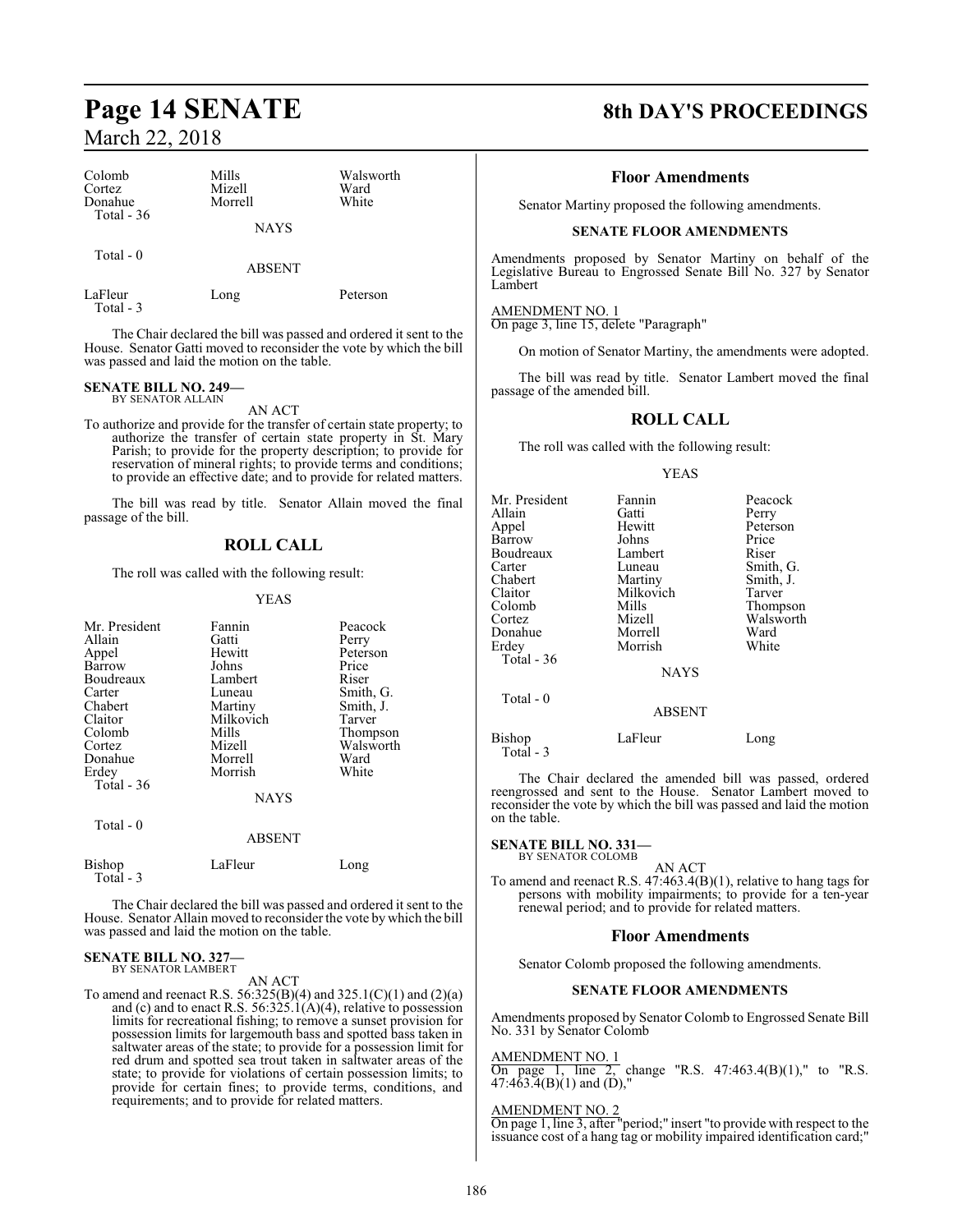# AMENDMENT NO. 3

On page 1, line 6, change "R.S. 47:463.4(B)(1) is" to "R.S. 47:4 $63.4(B)(1)$  and  $(D)$  are<sup>"</sup>

# AMENDMENT NO. 4

On page 2, after line 4, insert the following:

"D. The secretary shall not issue special license plates, hang tags, ormobility impairment identification cards except as designated in this Section or in R.S. 47:490.4. Any person with a mobility impairment whose impairment is permanent may obtain a hang tag or mobility impaired identification card at no additional fee other than the issuance cost of three dollars **seven dollars and fifty cents**. Notwithstanding any other provision of law to the contrary, except as provided in Subsection C of this Section, the secretary shall not charge any fee in excess of ten dollars for the issuance of special license plates for persons with mobility impairments. \* \* \* "

On motion of Senator Colomb, the amendments were adopted.

The bill was read by title. Senator Colomb moved the final passage of the amended bill.

# **ROLL CALL**

The roll was called with the following result:

### YEAS

| Mr. President | Fannin      | Perry     |
|---------------|-------------|-----------|
| Allain        | Gatti       | Peterson  |
| Appel         | Hewitt      | Price     |
| Barrow        | Johns       | Riser     |
| Boudreaux     | Lambert     | Smith, G. |
| Carter        | Luneau      | Smith, J. |
| Chabert       | Milkovich   | Tarver    |
| Claitor       | Mills       | Thompson  |
| Colomb        | Mizell      | Walsworth |
| Cortez        | Morrell     | Ward      |
| Donahue       | Morrish     | White     |
| Erdey         | Peacock     |           |
| Total - 35    |             |           |
|               | <b>NAYS</b> |           |

Total - 0

## ABSENT

| Bishop    | Long    |
|-----------|---------|
| LaFleur   | Martiny |
| Total - 4 |         |

The Chair declared the amended bill was passed, ordered reengrossed and sent to the House. Senator Colomb moved to reconsider the vote by which the bill was passed and laid the motion on the table.

# **SENATE BILL NO. 336—**

BY SENATORS RISER, CARTER AND WALSWORTH AN ACT

To amend and reenacted R.S. 23:1553(G), to enact R.S. 49:191(10)(c), and to repeal R.S. 49:191(8)(a), relative to the LouisianaWorkforce Commission, to provide forthe re-creation of the Louisiana Workforce Commission and the statutory entities made a part of the Louisiana Workforce Commission by law; to provide for the effective termination date for all statutory authority for the existence of such statutory entities; to provide for the reauthorization of the incumbent worker training program with the Louisiana Workforce Commission; and to provide for related matters.

# **8th DAY'S PROCEEDINGS Page 15 SENATE** March 22, 2018

The bill was read by title. Senator Riser moved the final passage of the bill.

# **ROLL CALL**

The roll was called with the following result:

# YEAS

| Mr. President | Fannin        | Peacock   |
|---------------|---------------|-----------|
| Allain        | Gatti         | Perry     |
| Appel         | Hewitt        | Peterson  |
| Barrow        | Johns         | Price     |
| Boudreaux     | Lambert       | Riser     |
| Carter        | Luneau        | Smith, G. |
| Chabert       | Martiny       | Smith, J. |
| Claitor       | Milkovich     | Tarver    |
| Colomb        | Mills         | Thompson  |
| Cortez        | Mizell        | Walsworth |
| Donahue       | Morrell       | Ward      |
| Erdev         | Morrish       | White     |
| Total - $36$  |               |           |
|               | <b>NAYS</b>   |           |
| Total $-0$    |               |           |
|               | <b>ABSENT</b> |           |
|               |               |           |

| Bishop    | LaFleur | Long |
|-----------|---------|------|
| Total - 3 |         |      |

The Chair declared the bill was passed and ordered it sent to the House. Senator Riser moved to reconsider the vote by which the bill was passed and laid the motion on the table.

## **SENATE BILL NO. 349—**

BY SENATORS APPEL, THOMPSON AND WALSWORTH AN ACT

To enact R.S. 17:3921.3, relative to the statewide educational technology plan; to require the Department of Education to establish the Technology Strategy Task Force to review the statewide plan; and to provide for related matters.

# **Floor Amendments**

Senator Peacock proposed the following amendments.

# **SENATE FLOOR AMENDMENTS**

Amendments proposed by Senator Peacock to Engrossed Senate Bill No. 349 by Senator Appel

AMENDMENT NO. 1 On page 1, line 13, change "**fourteen**" to "**sixteen**"

AMENDMENT NO. 2 On page 2, line 7, change "**Four**" to "**Six**"

AMENDMENT NO. 3 On page 2, line 9, after "**Chamber,**" and before "**one**" delete "**and**"

# AMENDMENT NO. 4

On page 2, line 10, after "**Industry**" and before the period "**.**" insert the following: "**, one appointed by the Academic Division of the Cyber Innovation Center, and one appointed by CenturyLink, Inc**"

On motion of Senator Peacock, the amendments were adopted.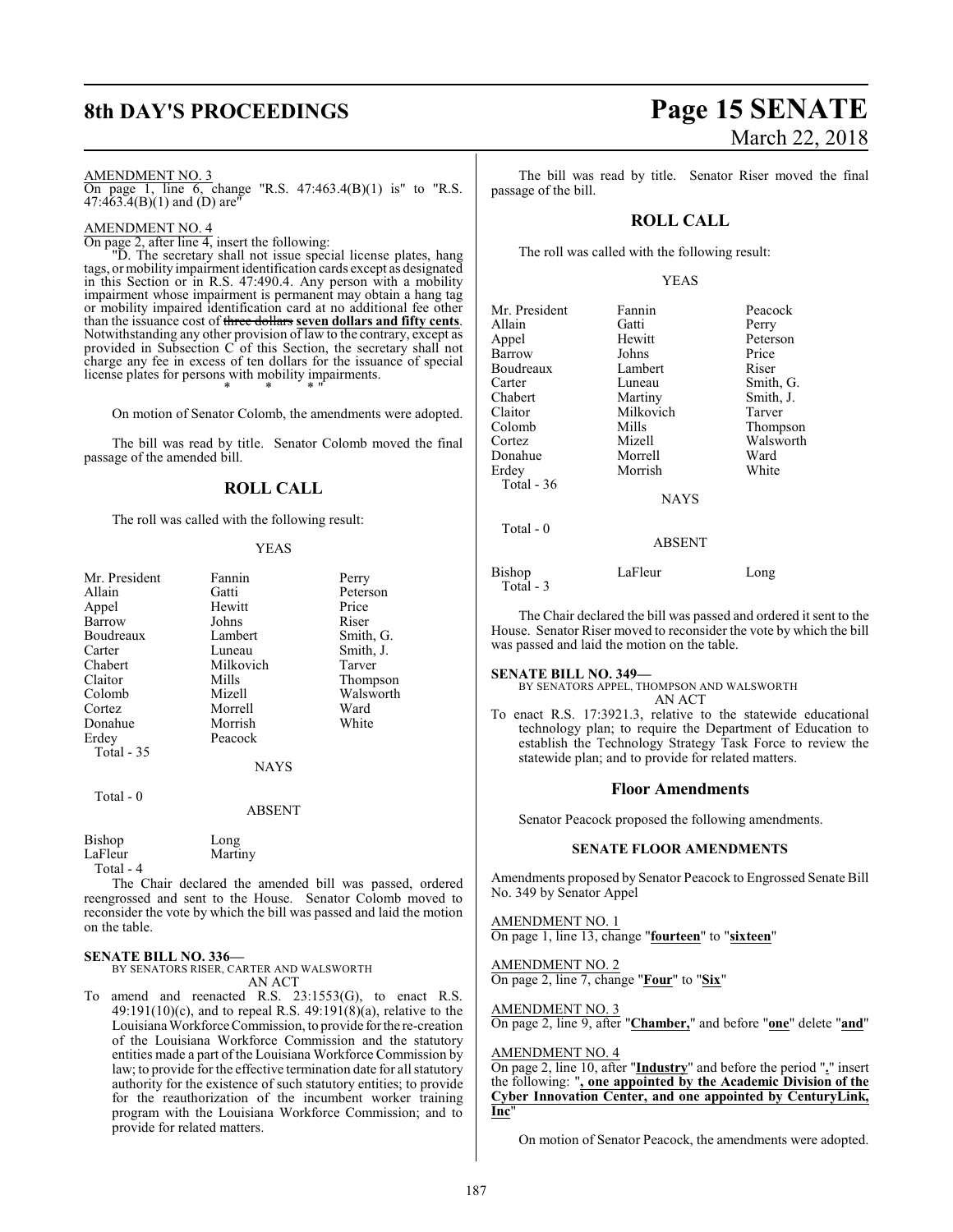The bill was read by title. Senator Appel moved the final passage of the amended bill.

# **ROLL CALL**

The roll was called with the following result:

# YEAS

| Mr. President | Gatti         | Price     |
|---------------|---------------|-----------|
| Appel         | Johns         | Riser     |
| Barrow        | Lambert       | Smith, G. |
| Boudreaux     | Luneau        | Smith, J. |
| Carter        | Milkovich     | Tarver    |
| Claitor       | Mizell        | Thompson  |
| Colomb        | Morrell       | Walsworth |
| Cortez        | Morrish       | Ward      |
| Donahue       | Peacock       | White     |
| Erdey         | Perry         |           |
| Fannin        | Peterson      |           |
| Total - 31    |               |           |
|               | <b>NAYS</b>   |           |
| Total - 0     |               |           |
|               | <b>ABSENT</b> |           |
| Allain        | Hewitt        | Martiny   |
| Bishop        | LaFleur       | Mills     |
| Chabert       | Long          |           |

The Chair declared the amended bill was passed, ordered reengrossed and sent to the House. Senator Appel moved to reconsider the vote by which the bill was passed and laid the motion on the table.

#### **SENATE BILL NO. 401—**

Chabert Total - 8

> BY SENATOR MIZELL AND REPRESENTATIVE WHITE AN ACT

To enact R.S. 17:1381, relative to the consolidation of school systems; to create a commission to study the feasibility of consolidating the Bogalusa City and Washington Parish school systems; to provide for the membership, meetings, and duties and responsibilities of the commission; to provide for reporting; to provide for a public hearing; to provide for termination of the commission; and to provide for related matters.

# **Floor Amendments**

Senator Mizell proposed the following amendments.

### **SENATE FLOOR AMENDMENTS**

Amendments proposed by Senator Mizell to Engrossed Senate Bill No. 401 by Senator Mizell

AMENDMENT NO. 1 On page 3, line 2, change "**minister**" to "**member of the clergy**"

AMENDMENT NO. 2 On page 3, line 4, change "**minister**" to "**member of the clergy**"

AMENDMENT NO. 3

On page 3, between lines 8 and 9, insert the following: "**(21) The director of finance for the Bogalusa City School**

**Board. (22) The director of finance for the Washington Parish School Board.**"

On motion of Senator Mizell, the amendments were adopted.

The bill was read by title. Senator Mizell moved the final passage of the amended bill.

# **Page 16 SENATE 8th DAY'S PROCEEDINGS**

# **ROLL CALL**

The roll was called with the following result:

## YEAS

| Mr. President | Fannin      | Perry     |
|---------------|-------------|-----------|
| Allain        | Gatti       | Peterson  |
| Appel         | Hewitt      | Price     |
| Barrow        | Johns       | Riser     |
| <b>Bishop</b> | Lambert     | Smith, G. |
| Boudreaux     | Luneau      | Smith, J. |
| Carter        | Martiny     | Tarver    |
| Chabert       | Milkovich   | Thompson  |
| Claitor       | Mills       | Walsworth |
| Colomb        | Mizell      | Ward      |
| Cortez        | Morrell     | White     |
| Donahue       | Morrish     |           |
| Erdey         | Peacock     |           |
| Total - 37    |             |           |
|               | <b>NAYS</b> |           |
| Total $-0$    |             |           |
|               | ABSENT      |           |

# ABSENT

LaFleur Long

Total - 2

The Chair declared the amended bill was passed, ordered reengrossed and sent to the House. Senator Mizell moved to reconsider the vote by which the bill was passed and laid the motion on the table.

# **SENATE BILL NO. 56—**<br>BY SENATOR MILKOVICH

AN ACT To enact Code of Civil Procedure Art. 1636.1, relative to contradictory hearings in civil proceedings; to provide for the right to present oral arguments; to provide with respect to reasonable control of oral argument by the court, waiver or denial of oral argument, and grounds for setting aside a judgment obtained in violation of requirements; and to provide for related matters.

The bill was read by title. Senator Milkovich moved the final passage of the bill.

# **ROLL CALL**

The roll was called with the following result:

# YEAS

| Mr. President | Fannin        | Perry     |
|---------------|---------------|-----------|
| Allain        | Gatti         | Peterson  |
| Appel         | Hewitt        | Price     |
| Barrow        | Johns         | Riser     |
| Bishop        | Lambert       | Smith, G. |
| Boudreaux     | Luneau        | Smith, J. |
| Carter        | Martiny       | Tarver    |
| Claitor       | Milkovich     | Thompson  |
| Colomb        | Mills         | Walsworth |
| Cortez        | Mizell        | Ward      |
| Donahue       | Morrell       | White     |
| Erdey         | Morrish       |           |
| Total - 35    |               |           |
|               | <b>NAYS</b>   |           |
| Peacock       |               |           |
| Total - 1     |               |           |
|               | <b>ABSENT</b> |           |
| Chabert       | LaFleur       | Long      |
| Total - 3     |               |           |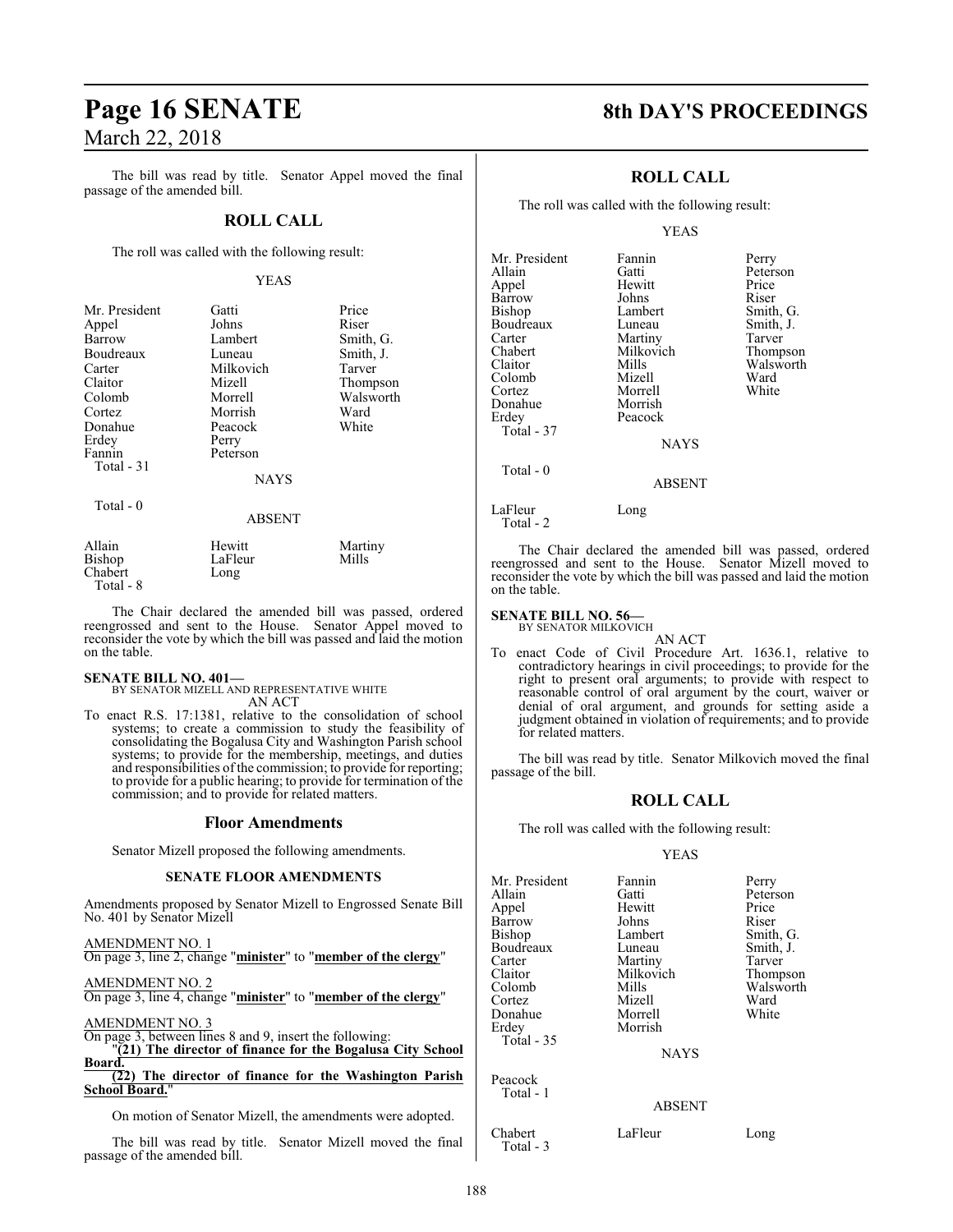The Chair declared the bill was passed and ordered it sent to the House. Senator Milkovich moved to reconsider the vote bywhich the bill was passed and laid the motion on the table.

# **SENATE BILL NO. 105—**

BY SENATORS MORRELL, BARROW, BISHOP AND CARTER AN ACT

To enact R.S. 14:41.1, relative to rape and sexual battery; to provide that a person is deemed incapable of consent to sexual conduct with a police officer when the person is under arrest or otherwise in police custody; and to provide for related matters.

The bill was read by title. Senator Morrell moved the final passage of the bill.

# **ROLL CALL**

The roll was called with the following result:

#### YEAS

| Mr. President<br>Allain<br>Appel<br><b>Bishop</b><br>Boudreaux<br>Carter<br>Chabert<br>Claitor<br>Colomb<br>Cortez<br>Donahue<br>Erdey | Gatti<br>Hewitt<br>Johns<br>Lambert<br>Luneau<br>Martiny<br>Milkovich<br>Mills<br>Mizell<br>Morrell<br>Morrish<br>Peacock | Perry<br>Peterson<br>Price<br>Riser<br>Smith, G.<br>Smith, J.<br>Tarver<br>Thompson<br>Walsworth<br>Ward<br>White |
|----------------------------------------------------------------------------------------------------------------------------------------|---------------------------------------------------------------------------------------------------------------------------|-------------------------------------------------------------------------------------------------------------------|
| Total - 35                                                                                                                             | NAYS                                                                                                                      |                                                                                                                   |
| Total - 0                                                                                                                              | <b>ABSENT</b>                                                                                                             |                                                                                                                   |
| Barrow<br>$E_{nnnin}$                                                                                                                  | LaFleur<br>$\alpha$ n $\alpha$                                                                                            |                                                                                                                   |

Fannin Long Total - 4

The Chair declared the bill was passed and ordered it sent to the House. Senator Morrell moved to reconsider the vote by which the bill was passed and laid the motion on the table.

# **SENATE BILL NO. 112-**<br>BY SENATOR GARY SMITH

AN ACT<br>To amend and reenact R.S. 37:212(C), relative to the practice of law;<br>to provide definitions and exceptions; to provide relative to the<br>assertion or defense of claims by a legal entity; and to provide for related matters.

The bill was read by title. Senator Gary Smith moved the final passage of the bill.

# **ROLL CALL**

The roll was called with the following result:

# YEAS

| Mr. President | Fannin      | Perry                 |
|---------------|-------------|-----------------------|
| Allain        | Gatti       | Peterson              |
| Appel         | Hewitt      | Price                 |
| Barrow        | Johns       | Riser                 |
| Bishop        | Lambert     | Smith, G.             |
| Boudreaux     | Luneau      | Smith, J.             |
| Carter        | Martiny     | Tarver                |
| Chabert       | Milkovich   |                       |
| Claitor       | Mills       | Thompson<br>Walsworth |
| Colomb        | Mizell      | Ward                  |
| Cortez        | Morrell     | White                 |
| Donahue       | Morrish     |                       |
| Erdey         | Peacock     |                       |
| Total - 37    |             |                       |
|               | <b>NAYS</b> |                       |
|               |             |                       |

Total - 0

# **8th DAY'S PROCEEDINGS Page 17 SENATE** March 22, 2018

#### ABSENT

LaFleur Long Total - 2

The Chair declared the bill was passed and ordered it sent to the House. Senator Gary Smith moved to reconsider the vote by which the bill was passed and laid the motion on the table.

# **SENATE BILL NO. 124—** BY SENATOR PERRY

AN ACT<br>To amend and reenact R.S. 32:398.1(C), relative to traffic citations; to provide for warning citations; to allow warning citations in Acadia, Jefferson, Lafayette, Lafourche, St. Charles, St. John the Baptist, and Vermilion parishes; and to provide for related matters.

The bill was read by title. Senator Perry moved the final passage of the bill.

# **ROLL CALL**

The roll was called with the following result:

### YEAS

| Mr. President | Fannin    |           |
|---------------|-----------|-----------|
|               |           | Perry     |
| Allain        | Gatti     | Peterson  |
| Appel         | Hewitt    | Price     |
| Barrow        | Johns     | Riser     |
| Bishop        | Lambert   | Smith, G. |
| Boudreaux     | Luneau    | Smith, J. |
| Carter        | Martiny   | Tarver    |
| Chabert       | Milkovich | Thompson  |
| Claitor       | Mills     | Walswort  |
| Colomb        | Mizell    | Ward      |
| Cortez        | Morrell   | White     |
| Donahue       | Morrish   |           |
| Erdey         | Peacock   |           |
| Total - 37    |           |           |
|               | NAYS      |           |

Peterson Price<br>Riser Thompson Walsworth<br>Ward White

NAYS

### ABSENT

LaFleur Long

Total - 0

Total - 2

The Chair declared the bill was passed and ordered it sent to the House. Senator Perry moved to reconsider the vote by which the bill was passed and laid the motion on the table.

# **SENATE BILL NO. 128-**<br>BY SENATOR PERRY

AN ACT<br>To amend and reenact R.S. 16:2(B) and R.S. 42:261(F), relative to legal representation of parishes; to authorize the governing authority of Acadia Parish to employ its own attorneys to represent it generally; and to provide for related matters.

The bill was read by title. Senator Perry moved the final passage of the bill.

# **ROLL CALL**

The roll was called with the following result:

Morrell

# YEAS

Mr. President Fannin Perry<br>Allain Gatti Peter Allain Gatti Peterson<br>
Appel Hewitt Price Barrow Johns<br>Bishop Lambert Bishop Lambert Smith, G.<br>Boudreaux Luneau Smith, J. Carter Martiny Tarver<br>
Chabert Milkovich Thompson Chabert Milkovich<br>Claitor Mills Colomb Mizell Ward

Hewitt Price<br>
Johns Riser Luneau Smith, J.<br>Martiny Tarver Mills Walsworth<br>
Mizell Ward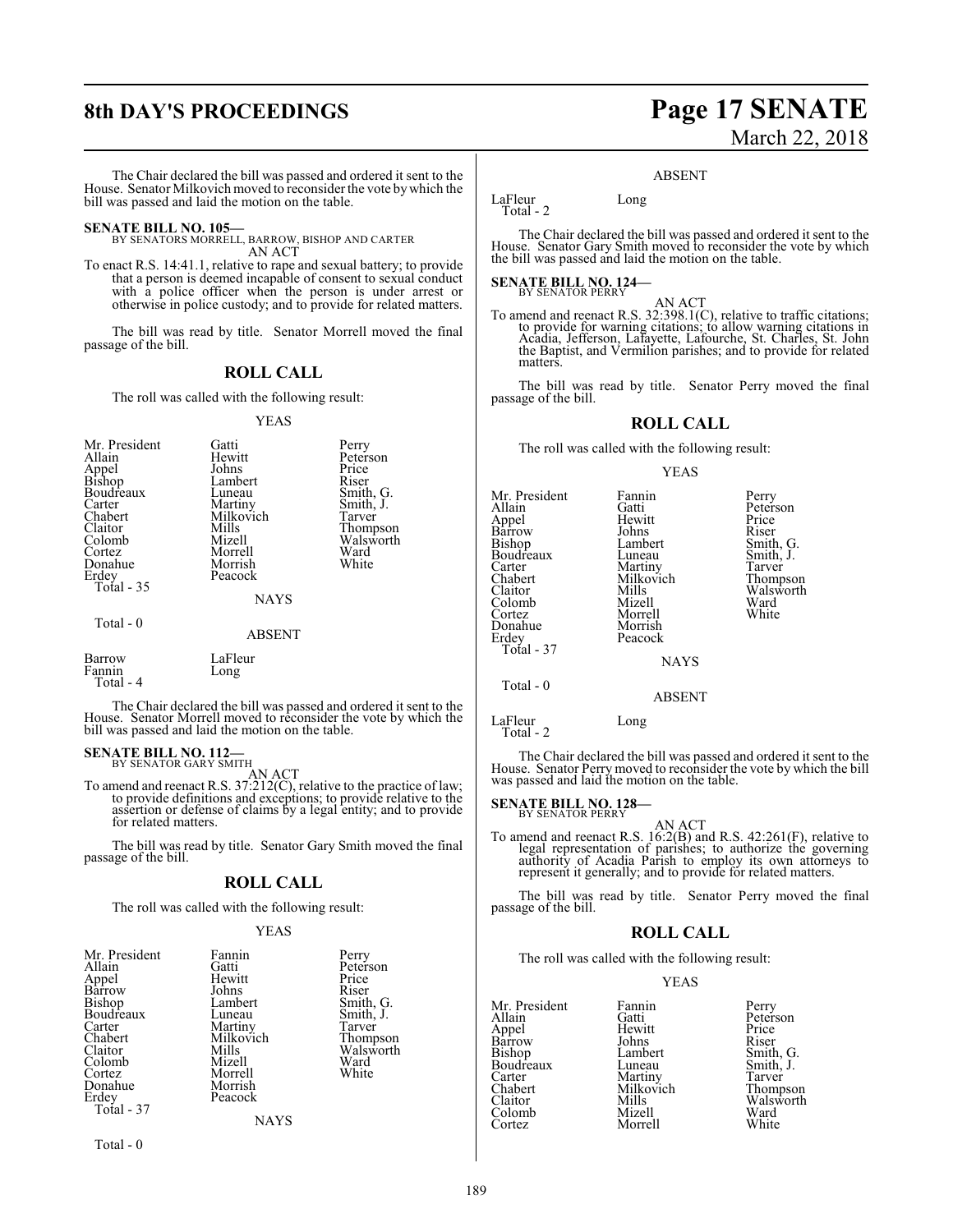| Donahue<br>Erdey | Morrish<br>Peacock |  |
|------------------|--------------------|--|
| Total - 37       | <b>NAYS</b>        |  |
| Total $-0$       |                    |  |

LaFleur Long Total - 2

The Chair declared the bill was passed and ordered it sent to the House. Senator Perry moved to reconsider the vote by which the bill was passed and laid the motion on the table.

ABSENT

#### **SENATE BILL NO. 167—** BY SENATOR THOMPSON

AN ACT

To enact R.S. 49:191(10)(c) and to repeal R.S. 49:191(8)(d), relative to the Department of Agriculture and Forestry, including provisions to provide for the re-creation of the Department of Agriculture and Forestry and the statutory entities made a part of the department by law; to provide for the effective termination date for all statutory authority for the existence of such statutory entities; and to provide for related matters.

The bill was read by title. Senator Thompson moved the final passage of the bill.

# **ROLL CALL**

The roll was called with the following result:

# YEAS

| Mr. President<br>Allain<br>Appel<br>Barrow<br>Bishop<br>Boudreaux<br>Carter<br>Chabert<br>Claitor<br>Colomb<br>Cortez<br>Donahue<br>Erdey<br>Total - 37 | Fannin<br>Gatti<br>Hewitt<br>Johns<br>Lambert<br>Luneau<br>Martiny<br>Milkovich<br>Mills<br>Mizell<br>Morrell<br>Morrish<br>Peacock<br>NAYS | Perry<br>Peterson<br>Price<br>Riser<br>Smith, G.<br>Smith, J.<br>Tarver<br>Thompson<br>Walsworth<br>Ward<br>White |
|---------------------------------------------------------------------------------------------------------------------------------------------------------|---------------------------------------------------------------------------------------------------------------------------------------------|-------------------------------------------------------------------------------------------------------------------|
| Total - 0                                                                                                                                               | <b>ABSENT</b>                                                                                                                               |                                                                                                                   |
| LaFleur<br>Total - 2                                                                                                                                    | Long                                                                                                                                        |                                                                                                                   |

The Chair declared the bill was passed and ordered it sent to the House. Senator Thompson moved to reconsider the vote by which the bill was passed and laid the motion on the table.

# **Rules Suspended**

Senator Hewitt asked for and obtained a suspension of the rules to revert to the Morning Hour.

# **Introduction of Senate Bills and Joint Resolutions**

**SENATE BILL NO. 479—** BY SENATOR LUNEAU

AN ACT

To amend and reenact R.S. 32:318(H), relative to audible and visual signals on certain vehicles; to authorize the use of blue lights on licensed ambulances; to provide with respect to the definition of "ambulance"; and to provide for related matters.

# **Page 18 SENATE 8th DAY'S PROCEEDINGS**

The bill was read by title and placed on the Calendar for a second reading.

#### **SENATE BILL NO. 480—** BY SENATOR JOHNS

AN ACT

To amend and reenact R.S. 42:802(D) and 881(B), relative to the Office of Group Benefits; to eliminate the requirement that all programs be adopted through the Administrative Procedure Act; to eliminate the necessity for the Policy and Planning Board to approve benefits plans or proposed rate structures; to provide for an effective date; and to provide for related matters.

The bill was read by title and placed on the Calendar for a second reading.

# **SENATE BILL NO. 481—**

BY SENATOR WALSWORTH

- AN ACT
- To amend and reenact R.S. 8:659(A) and to enact R.S. 8:660(5), relative to human remains; to provide relative to permission to move human remains; to provide for exceptions; to provide for terms, conditions, and procedures; and to provide for related matters.

The bill was read by title and placed on the Calendar for a second reading.

#### **SENATE BILL NO. 482—** BY SENATOR RISER

AN ACT

To amend and reenact R.S.  $37:1361(F)(1)(b)(i)$ ,  $1377(I)$  and (J) and to enact R.S. 37:1361(F)(3), 1367(J)(3) and 1377(K)(3), relative to mechanical contractors; to provide relative to scope of practice; to provide for exceptions; to provide for certain terms and conditions; and to provide for related matters.

The bill was read by title and placed on the Calendar for a second reading.

# **Introduction of Senate Resolutions**

#### **SENATE RESOLUTION NO. 42—** BY SENATOR BISHOP

A RESOLUTION

To commend Alpha Phi Alpha Fraternity, Incorporated upon the celebration of its one hundred eleventh anniversary as an organization and to recognize Tuesday, April 24, 2018, as Alpha Phi Alpha Day at the Louisiana State Capitol.

The resolution was read by title and placed on the Calendar for a second reading.

# **Rules Suspended**

Senator Appel asked for and obtained a suspension of the rules to refer Senate Concurrent Resolution No. 42 which is on Second Reading.

### **SENATE CONCURRENT RESOLUTION NO. 42—** BY SENATOR APPEL

A CONCURRENT RESOLUTION

To create and provide for the Louisiana Trash and Litter Task Force to study the problems relative to litter and trash on state highways and waterways and to recommend any action or legislation that the task force deems necessary or appropriate.

The resolution was read by title and referred by the President to the Committee on Environmental Quality.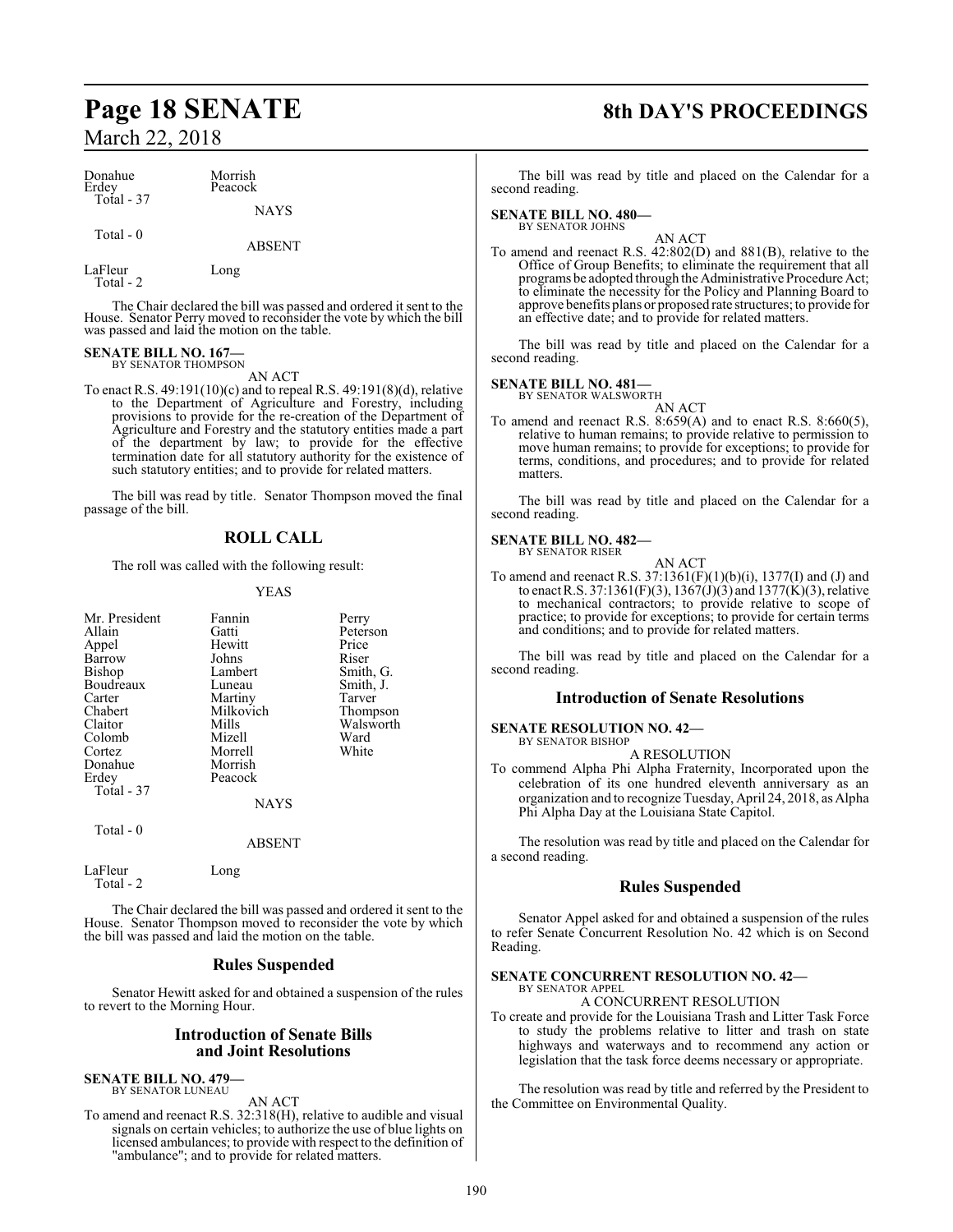# **8th DAY'S PROCEEDINGS Page 19 SENATE**

# March 22, 2018

# **Privileged Report of the Committee on Senate and Governmental Affairs**

# **ENROLLMENTS**

Senator Peterson, Chairman on behalf of the Committee on Senate and Governmental Affairs, submitted the following report:

March 22, 2018

To the President and Members of the Senate:

I am directed by your Committee on Senate and Governmental Affairs to submit the following report:

The following Senate Concurrent Resolutions have been properly enrolled:

# **SENATE CONCURRENT RESOLUTION NO. 28—**

BY SENATOR GATTI AND REPRESENTATIVE REYNOLDS A CONCURRENT RESOLUTION

To commend and congratulate the First Baptist Church of Minden for its rich history and the faithful foundation upon which it was built.

# **SENATE CONCURRENT RESOLUTION NO. 29—** BY SENATOR WALSWORTH

A CONCURRENT RESOLUTION

To commend Summer Holloway on achieving a perfect score on the ACT.

# **SENATE CONCURRENT RESOLUTION NO. 30—** BY SENATOR JOHNS

# A CONCURRENT RESOLUTION

To recognize May 12, 2018, as Louisiana Firefighters' Appreciation Day and commends all firefighters across the state for their dedication to public safety, and for their service to the citizens of Louisiana and the United States of America.

# **SENATE CONCURRENT RESOLUTION NO. 31—**

BY SENATORS ALARIO, MARTINY, ALLAIN, APPEL, BARROW, BISHOP, BOUDREAUX, CARTER, CHABERT, CLAITOR, COLOMB,<br>CORTEZ, DONAHUE, ERDEY, FANNIN, GATTI, HEWITT, JOHNS,<br>LAFLEUR, LAMBERT, LONG, LUNEAU, MILKOVICH, MILLS, MIZELL, MORRELL, MORRISH, PEACOCK, PERRY, PETERSON, PRICE, RISER, GARY SMITH, JOHN SMITH, TARVER, THOMPSON, WALSWORTH,<br>WARD AND WHITE AND REPRESENTATIVES ABRAHAM,<br>ABRAMSON, AMEDEE, ANDERS, ARMES, BACALA, BAGLEY,<br>BAGNERIS, BARRAS, JOHNSON, JONES, JORDAN, NANCY LANDRY, TERRY LANDRY,<br>LEBAS, LEGER, LEOPOLD, LYONS, MACK, MAGEE, MARCELLE,<br>MARINO, MCFARLAND, MIGUEZ, DUSTIN MILLER, GREGORY<br>MILLER, MORENO, JAY MORRIS, JIM MORRIS, NORTON, PEARSON,<br>PIERRE, PO AND ZERINGUE

# A CONCURRENT RESOLUTION

To commend, posthumously, former Jefferson Parish Sheriff Harry Lee for his extraordinary life and contributions to Jefferson Parish and the state of Louisiana.

**SENATE CONCURRENT RESOLUTION NO. 32—**<br>BY SENATORS ALARIO, ALLAIN, APPEL, BARROW, BISHOP, BOUDREAUX, CARTER, CHAINER, TCLAITOR, COLOMB, CORTEZ,<br>DONAHUE, ERDEY, FANNIN, GATTI, HEWITT, JOHNS, LAFLEUR,<br>LAMBERT, LONG, LUNEAU, JOHNSON, JONES, JORDAN, NANCY LANDRY, TERRY LANDRY,<br>LEBAS, LEGER, LEOPOLD, LYONS, MACK, MAGEE, MARCELLE,<br>MARINO, MCFARLAND, MIGUEZ, DUSTIN MILLER, GREGORY<br>MILLER, MORENO, JAY MORRIS, JIM MORRIS, NORTON, PEARSON, PIERRE, POPE, PUGH, PYLANT, REYNOLDS, RICHARD, SCHEXNAYDER, SEABAUGH, SHADOIN, SIMON, SMITH, STAGNI, STEFANSKI, STOKES, TALBOT, THIBAUT, THOMAS, WHITE, WRIGHT AND ZERINGUE

# A CONCURRENT RESOLUTION

To express the sincere condolences of the Legislature of Louisiana upon the passing of New Orleans businessman, philanthropist, and Louisiana legend, Thomas Milton "Tom"Benson, at the age of ninety and to note his lifetime of accomplishment.

# **SENATE CONCURRENT RESOLUTION NO. 33—**

BY SENATORS WALSWORTH, ALARIO, ALLAIN, APPEL, BARROW,<br>BISHOP, BOUDREAUX, CARTER, CHABERT, CLAITOR, COLOMB,<br>CORTEZ, DONAHUE, ERDEY, FANNIN, GATTI, HEWITT, JOHNS,<br>LAFLEUR, LAMBERT, LONG, LUNEAU, MARTINY, MILKOVICH,<br>MILLS,MIZ WARD AND WHITE AND REPRESENTATIVES HENRY AND TALBOT A CONCURRENT RESOLUTION

To commend U.S. Congressman Steven Joseph Scalise upon his induction into the Louisiana Political Museum and Hall of Fame.

# **SENATE CONCURRENT RESOLUTION NO. 34—**

BY SENATORS WALSWORTH, ALARIO, ALLAIN, APPEL, BARROW,<br>BISHOP, BOUDREAUX, CARTER, CHABERT, CLAITOR, COLOMB,<br>CORTEZ, DONAHUE, ERDEY, FANNIN, GATTI, HEWITT, JOHNS,<br>LAFLEUR, LAMBERT, LONG, LUNEAU, MARTINY, MILKOVICH,<br>MILLS,MIZ WARD AND WHITE AND REPRESENTATIVE THOMAS A CONCURRENT RESOLUTION

To commend Charles Doerr Lancaster Jr. upon his induction into the Louisiana Political Museum and Hall of Fame.

# **SENATE CONCURRENT RESOLUTION NO. 35—**

BY SENATORS MILKOVICH, ALARIO, ALLAIN, APPEL, BARROW,<br>BISHOP, BOUDREAUX, CARTER, CHABERT, CLAITOR, COLOMB,<br>CORTEZ, DONAHUE, ERDEY, FANNIN, GATTI, HEWITT, JOHNS,<br>LAFLEUR, LAMBERT, LONG, LUNEAU, MARTINY, MILLS, MIZELL,<br>MORRE A CONCURRENT RESOLUTION

To express the sincere condolences of the Legislature of Louisiana upon the death of William Franklin "Billy" Graham Jr., well known as "America's pastor" and a much admired and beloved Christian preacher.

# **SENATE CONCURRENT RESOLUTION NO. 36—** BY SENATOR MILKOVICH AND REPRESENTATIVE EDMONDS A CONCURRENT RESOLUTION

To express the sincere condolences of the Legislature of Louisiana upon the death of William P. Black Sr. of Baton Rouge, Louisiana, known for his decades-long children's television persona, Buckskin Bill.